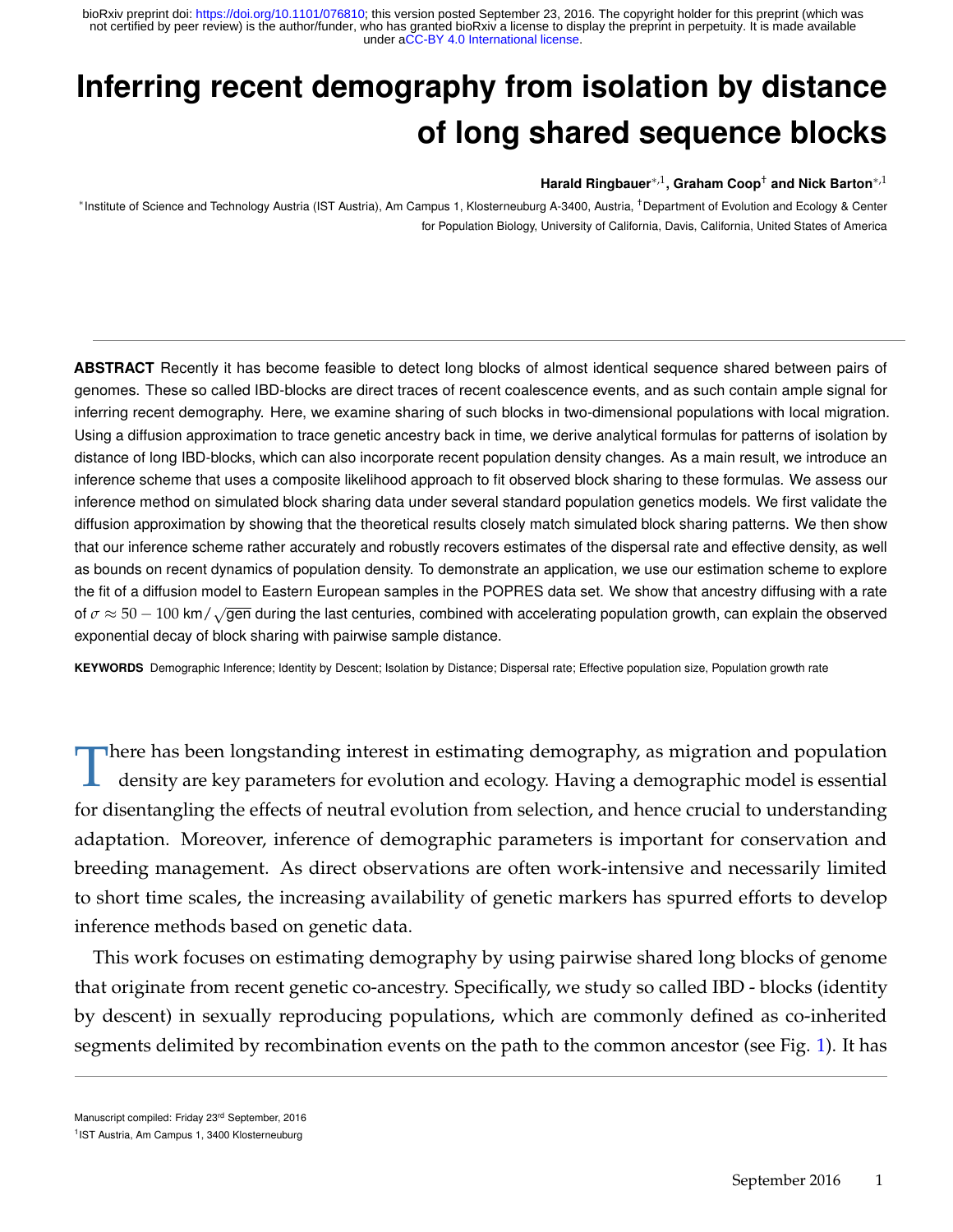now become feasible to detect long regions of exceptional pairwise similarity from dense SNP or whole genome sequences (e.g. [Gusev](#page-28-0) *et al.* [\(2009\)](#page-28-0); [Browning and Browning](#page-28-1) [\(2011\)](#page-28-1)) and for regions longer than a few cM, the bulk of such regions mostly consists of a single IBD-block unbroken by recombination, at least when inbreeding is rare [\(Chiang](#page-28-2) *et al.* [2016\)](#page-28-2). This yields novel opportunities for inferring recent demography, as one can study the direct traces of recent co-ancestry.

<span id="page-1-0"></span>

**Figure 1** Example of an IBD-block co-inherited from a common ancestor three generations back. Going back in time, recombination splits up genetic ancestry (colored here red and blue) into blocks distributed among ancestors. If, as depicted here, such ancestral blocks overlap in a recent common ancestor, the intersecting stretch of genome will be shared and both individuals carry only few distinguishing mutations there. Here we define IBD-blocks to be delimited by any recombination events on the genealogical path to the most recent common ancestor. Thus, also recombination events that are fused again quickly by inbreeding loops, as depicted for the blue chromosome (thick arrow), delimit IBD-blocks. This recombination is not detectable in practice however, and the two adjacent IBD-blocks would be identified as one long IBD-segment.

Recombination can then be used as a clock, since the length of shared blocks contains information about their age: The longer the time to the most recent common ancestor, the shorter the expected IBD length, as recombination has had more chance to break up ancestral genetic material – the probability that a block of a given map length is not hit by recombination decays approximately exponentially with time back. Long IBD-blocks hence originate mostly from very recent co-ancestry. Analyzing them yields insight into very recent times and is complementary to the analysis of short identical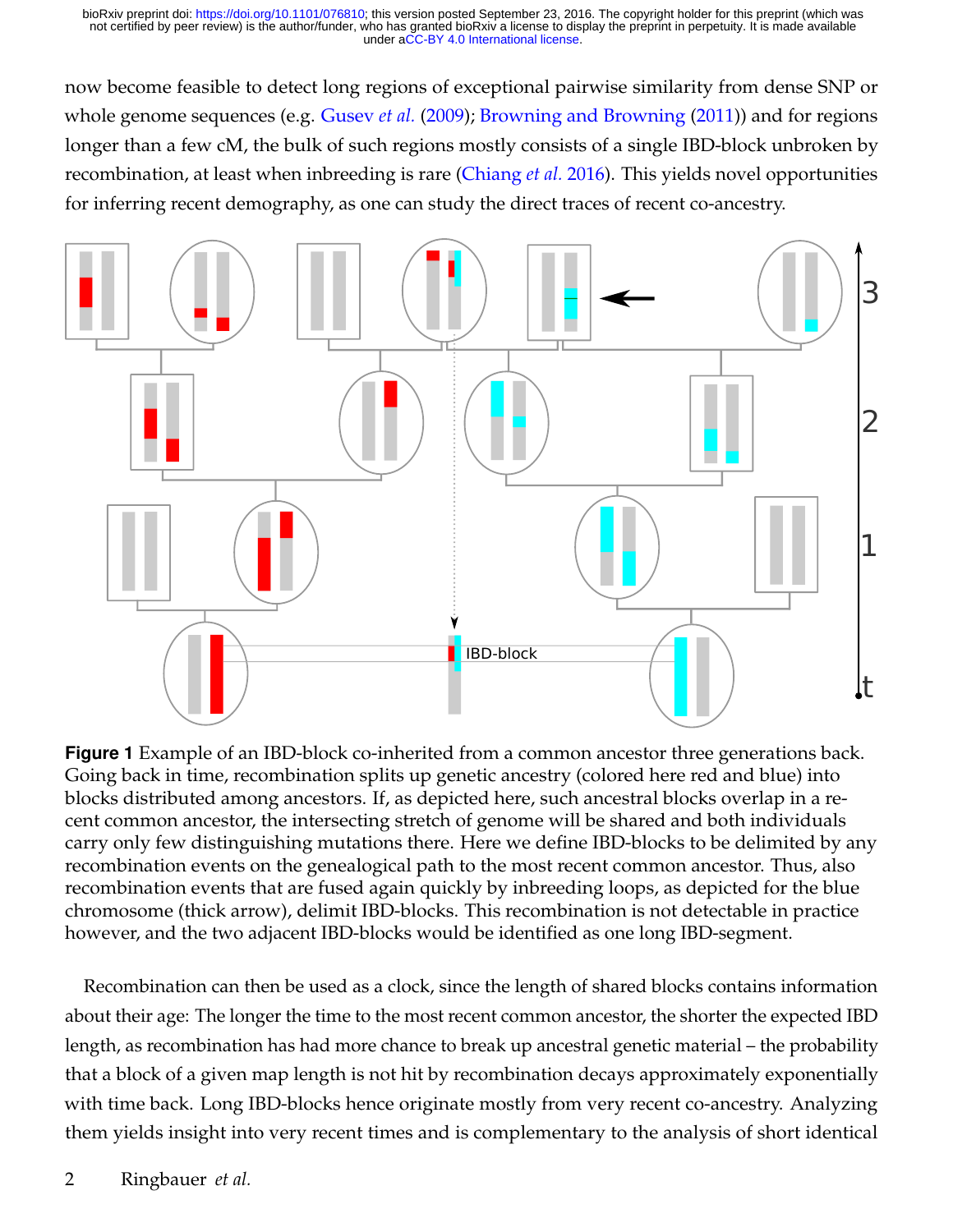segments, which are informative about deeper times scales [\(Li and Durbin 2011;](#page-29-0) [Harris and Nielsen](#page-28-3) [2013\)](#page-28-3).

Recent work has begun to explore this potential for inference of recent demography: Sharing of long blocks between pairs of populations can be used to infer the distribution of recent coalescence times [\(Ralph and Coop 2013\)](#page-29-1), and fitting deme and island models can yield information on recent population sizes [\(Palamara](#page-29-2) *et al.* [2012;](#page-29-2) [Browning and Browning 2015\)](#page-28-4) and migration patterns [\(Palamara and Pe'er 2013\)](#page-29-3).

Here, we focus on a pattern of isolation by distance of IBD-blocks within populations extended in two dimensions with local migration. For such populations, the classical Wright-Malecot formula describes an increase of mean pairwise genetic diversity with increasing geographic separation, a classical isolation by distance pattern [\(Wright 1943;](#page-30-0) [Malécot 1948\)](#page-29-4). Several demographic inference methods utilize this as signal, typically by fitting the predicted pattern of increasing pairwise  $F_{ST}$  with geographic distance, to infer parameters of recent demography (e.g. [Rousset](#page-29-5) [\(1997,](#page-29-5) [2000\)](#page-29-6); [Vekemans](#page-30-1) [and Hardy](#page-30-1) [\(2004\)](#page-30-1)). However, such schemes based on pairwise diversity have fundamental limitations. Importantly, these methods can usually only infer the so called neighborhood size, the product  $4\pi D\sigma^2$ of the dispersal rate  $\sigma^2$  with effective density  $D$ ; separate estimation of these important parameters is usually not feasible, as the underlying signal is based on a relatively short-term equilibrium between local drift and dispersal, and typically mutation rates are too low to provide significant additional information on these short time scales [\(Barton](#page-27-0) *et al.* [2013\)](#page-27-0). Moreover, theoretically expected isolation by distance patterns on small scales, that built up over relatively recent times [\(Leblois](#page-29-7) *et al.* [2004\)](#page-29-7) can be severely confounded by deeper, often unknown ancestral patterns [\(Meirmans 2012\)](#page-29-8).

This work expands on [Barton](#page-27-0) *et al.* [\(2013\)](#page-27-0) to overcome these problems: As in the derivation of the Wright-Malecot formula, they use spatial diffusion to model the spread of ancestral genetic material back in time to derive first analytical formulas for block sharing depending on pairwise sample distance and block length. Based on these theoretical results, they observed that analysis of shared IBD-blocks would in principle allow one to use recombination as a clock to estimate dispersal and past density separately, very robust to confounding by ancestral structure.

Here, we introduce a practical inference scheme based on this idea, that fits the underlying demographic model by maximizing a composite likelihood, similar to [Ralph and Coop](#page-29-1) [\(2013\)](#page-29-1). For this, we first expand the analytical formulas of [Barton](#page-27-0) *et al.* [\(2013\)](#page-27-0) to explicitly describe the expected number of shared blocks of a certain block length for a given sample pair. Similarly, we use geographic diffusion of ancestry in our model, and we additionally describe the effect of recent population density changes. Since formally using a geographic diffusion approximation is not always well justified [\(Felsenstein 1975;](#page-28-5) [Barton](#page-28-6) *et al.* [2002\)](#page-28-6), we here also demonstrate that the derived formulae closely match simulated IBD-block sharing using several standard models of geographically extended populations.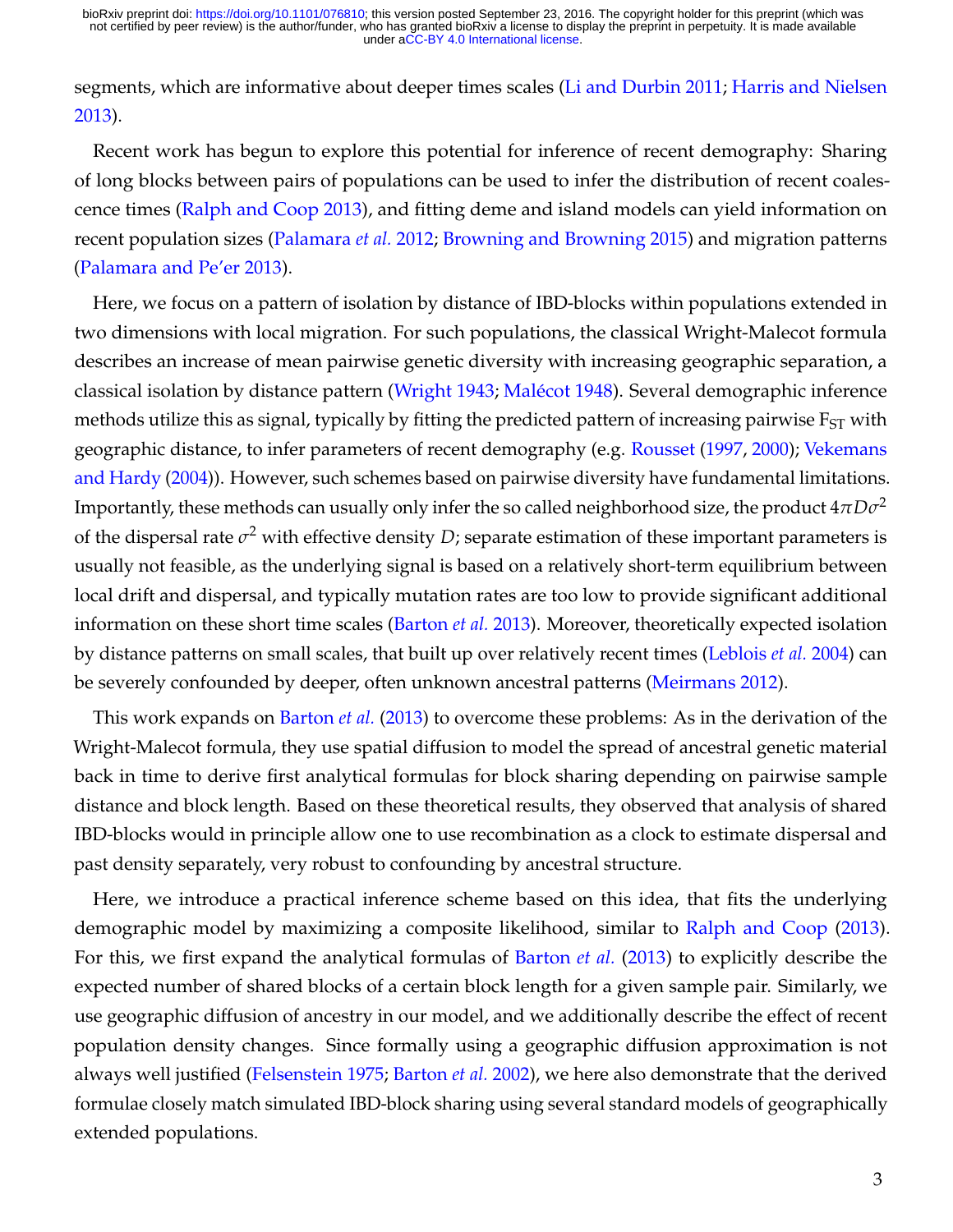The resulting inference scheme can estimate the dispersal rate and past population density separately. It can be also used to infer patterns of global population density growth or decline, and in contrast to existing methods for inferring recent population size changes based on IBD-blocks [\(Browning and Browning 2015\)](#page-28-4), it takes the geographic spread of ancestry into account. We test the estimation scheme on simulated IBD-sharing data, which empirically demonstrates its power to recover demographic parameters from patterns of block sharing.

Recently, [Baharian](#page-27-1) *et al.* [\(2016\)](#page-27-1) have independently derived similar formulas for block sharing under the diffusion approximation for a constant population density, and applied their result to IBDsharing between human North American samples. They estimated dispersal and population density by fitting a formula for the expected sum of lengths of all IBD-blocks longer than a threshold, where they binned sample pairs according to pairwise geographic distance. In contrast to this regression, our composite likelihood scheme additionally incorporates information from the exact lengths of shared blocks, and directly fits pairwise block sharing without first averaging over distance bins. As we show below, the likelihood framework also allows one to readily include error estimates for block detection, such as limited detection power or wrongly inferred block lengths, as often unavoidable when calling IBD-segments from genotype data [\(Browning and Browning 2012;](#page-28-7) [Ralph and Coop](#page-29-1) [2013\)](#page-29-1). Importantly, our inference scheme also incorporates recent population decline or growth, which is likely important for the analysis of human data.

The formulas and the inference scheme describe IBD-blocks as defined above, where every recombination event on the path to the common ancestor is assumed to delimit an IBD-segment. However, adjacent IBD-blocks, such as produced by chance or quick inbreeding loops (Fig. [1\)](#page-1-0), are in practice detected as one single long IBD-block. Here we demonstrate with simulations that this effect does not markedly influence inference as long as local inbreeding is not unreasonably common, and only starts to significantly confound estimates when the density of individuals measured in dispersal units is about one.

At the moment, the largest IBD-block data sets including accurate information on sample locations are available for humans. To showcase a practical application of the inference scheme, we apply it to a subset of the POPRES dataset, which [Ralph and Coop](#page-29-1) [\(2013\)](#page-29-1) have previously analyzed for sharing of long IBD-blocks. We use their publicly available data and detailed estimates of block detection errors, which we included into our inference scheme. Human demography is likely very complex, but the diffusion model provides a good fit to the data that allows us to draw conclusions about the extent of human ancestry spread during the last centuries in continental Europe. We also detect a clear signal of a rapidly increasing population density, which stresses the importance for accounting for rapid population growth when analyzing human IBD-sharing.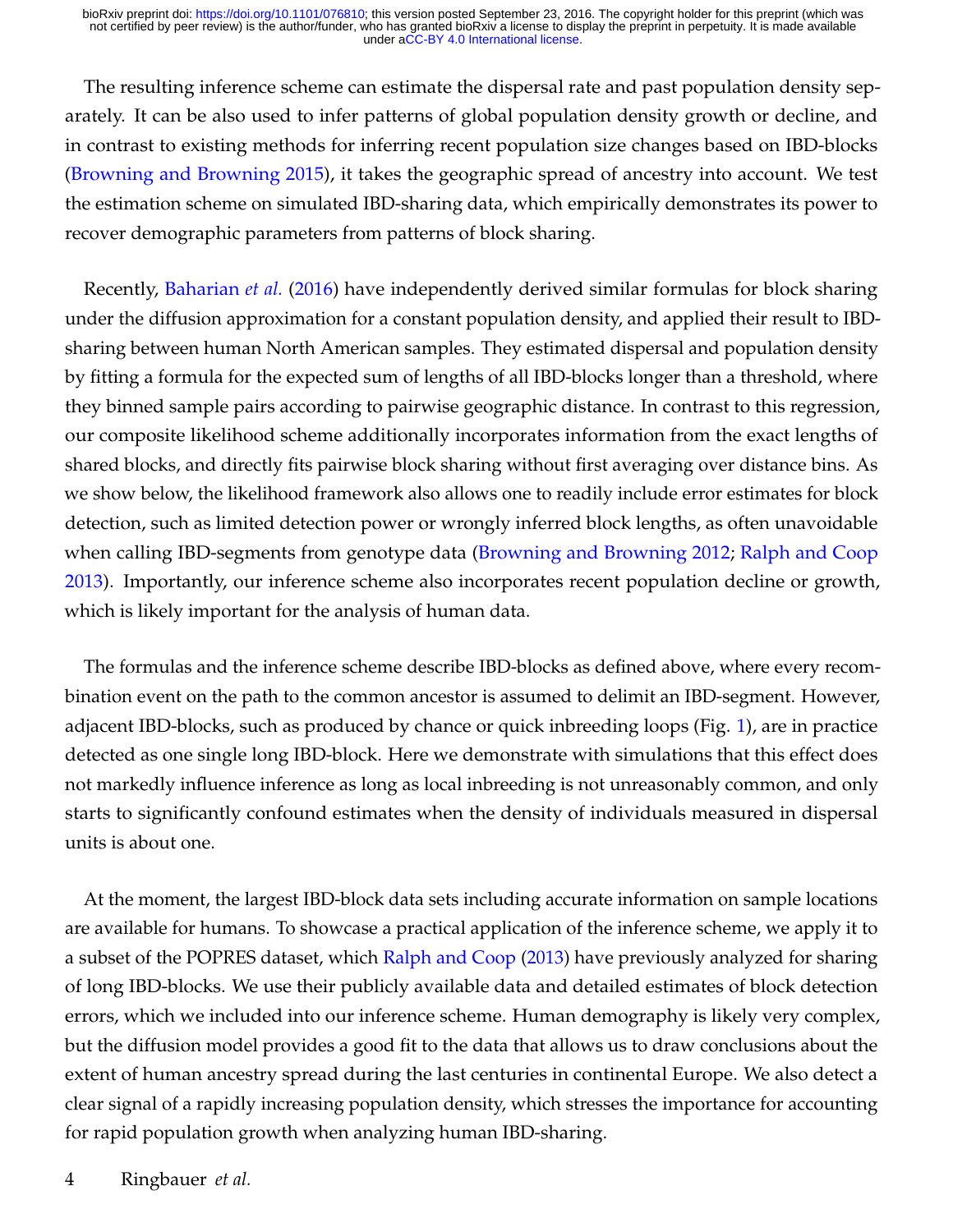## **Materials and Methods**

#### *The model*

To describe block sharing in two spatial dimensions with local migration we use two basic model assumptions, which should approximate a wide range of scenarios. Obviously the true demographic history of a species will often be more complex than any such simple model. Thus the aim is not to have a mathematically rigorous model, which is often formally problematic [\(Felsenstein 1975;](#page-28-5) [Nagylaki 1978\)](#page-29-9) and only holds exactly in very specific settings, but an accurate approximation that captures general patterns that can be used for robust inference of basic demographic parameters. In the following we outline these two central modeling assumptions.

**Poisson recombination** We approximate recombination as a homogeneous Poisson process, i.e. crossover events are assumed to occur at a uniform rate along a chromosome. This implies that genetic distances are measured in map and not physical units. Throughout this work the unit of genetic distance will therefore be the Morgan, which is defined as the distance over which the expected average number of intervening chromosomal crossovers in a single generation is one. Small scale processes such as gene conversion are not captured by the Poisson approximation, but for the large genomic scales of typically several cM (1 Morgan = 100 cM) considered here this can be neglected [\(Lynch](#page-29-10) *et al.* [2014\)](#page-29-10). We also ignore the effect of interference, which is reasonable when describing the effects of recombination over several generations. Moreover, the female and male recombination rate can be markedly different. For the purpose here we can use the sex averaged rate  $r = \frac{r_m + r_f}{2}$  $\frac{1}{2}$ : In every generation loci on autosomes have an equal chance to trace back to a female or male ancestor, thus the female and male Poisson process together are described by a single Poisson process with the averaged recombination rate. Generalizing this line of thought, any individual differences in map length are modeled here with a single Poisson process with the population averaged rate.

**Diffusion approximation** Following a long tradition of modeling individual movement in space with diffusion [\(Fisher 1937;](#page-28-8) [Wright 1943;](#page-30-0) [Malécot 1948;](#page-29-4) [Nagylaki 1978\)](#page-29-9), we approximate the spatial movement of genetic material back in time by a diffusion process: The position of ancestral material at some time *t* in the past is the sum of migration events until then, which are often correlated only on small time scales. Therefore, by the central limit theorem, the probability density for the displacement of a lineage can be approximated by a Gaussian with axial variance *σ* 2 *t* that linearly increases back in time *t* (Fig. [2\)](#page-6-0). Importantly, this is independent of details of the single-generation dispersal kernel, provided its variance is finite. The diffusion approximation typically needs several generations of migration events to become accurate, whereas it often also does not hold over very long timescales when large scale events such as colonization become important. However, on the recent to intermediate timescales relevant for the sharing of long IBD-blocks, it seems plausible that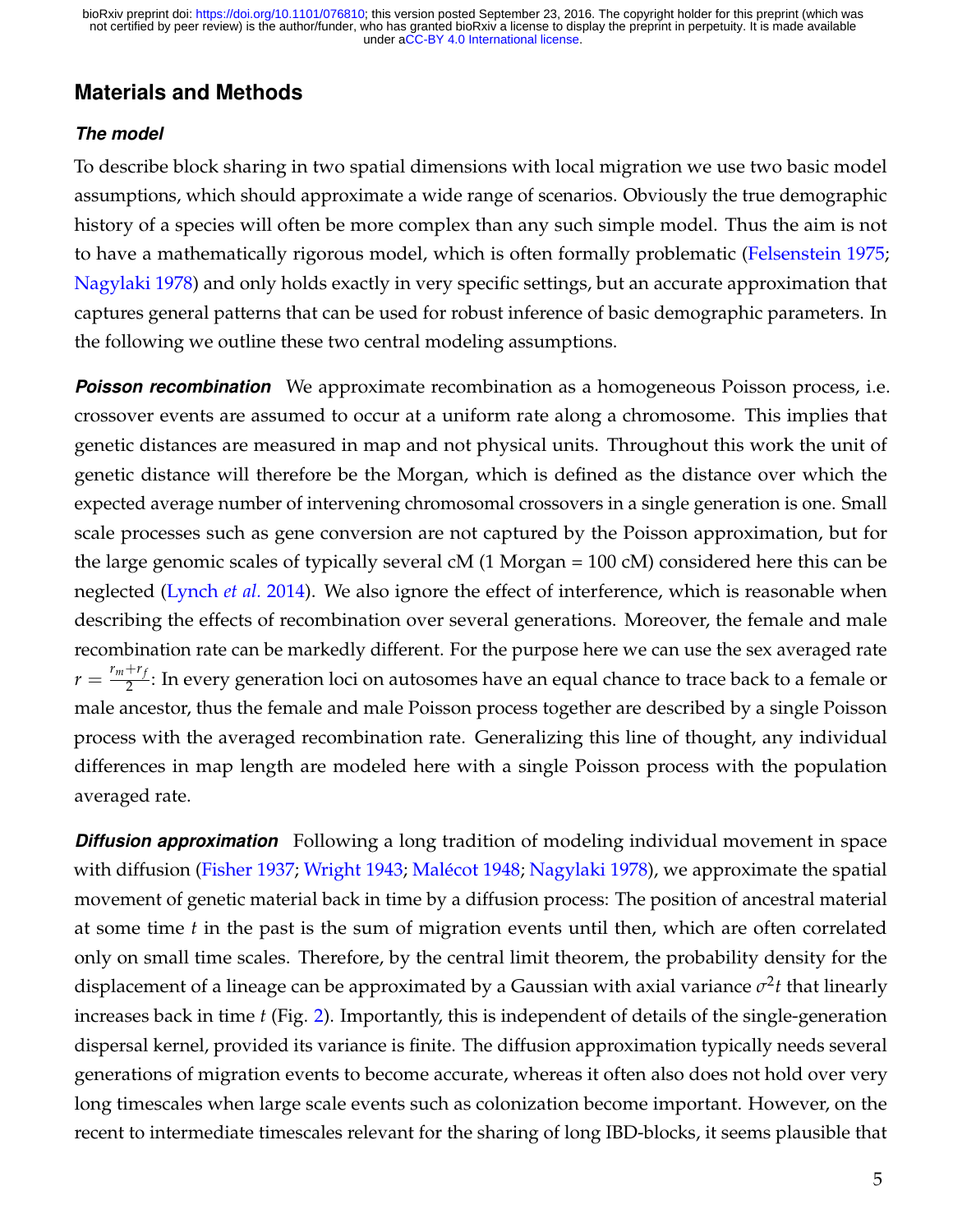diffusion often accurately describes the spread of ancestry – as long as populations have reached a local equilibrium [\(Barton](#page-28-6) *et al.* [2002,](#page-28-6) [2013\)](#page-27-0). If consecutive single generation dispersal events are uncorrelated*,*  $\sigma^2$  is simply the average squared axial parent-offspring distance. Even in face of small scale spatial or temporal correlations between dispersal events one can still hope to model the spread of ancestry by diffusion [\(Robledo-Arnuncio and Rousset 2010\)](#page-29-11). Then *σ* <sup>2</sup> has to be interpreted as a parameter describing the rate of spread of ancestry back in time [\(Barton](#page-28-6) *et al.* [2002\)](#page-28-6), which can be markedly different from the single generation squared axial parent-offspring distance.

This diffusion approximation implicitly assumes neutrality for most parts of the genome, as selection can also influence the position of ancestral lineages. However, on the relatively short timescales considered here this is expected to significantly affect the geographic position of ancestral lineages only in the case of ongoing strong sweeps.

Here we need to describe the distance between pairs of lineages of homologous loci. We approximate this by adding the movement of two single lineages, which yields a Gaussian with twice the variance 2*σ* 2 *t* for the separating geographic distance at time *t* back. This approach of folding two independent random walks implicitly assumes that movement of a pair of lineages is independent. Typically correlations of movements are of geographically very local nature, e.g. in case of density fluctuations or local barriers, and often average out when viewed on larger scales [\(Barton](#page-28-6) *et al.* [2002\)](#page-28-6). Thus this folding should be a sound approximation when describing the chance that ancestral genetic material of initially spatially well separated genetic material comes close. It furthermore ignores that once coalesced, lineages remain at pairwise distance 0. However, this can be safely neglected as long as pairwise coalescence is rare – as usually the case when only a small fraction of genetic material coalesces in the very recent past.

[Felsenstein](#page-28-5) [\(1975\)](#page-28-5) observed that any spatial model that incorporates Poisson offspring distribution and independent migration following a fixed dispersal kernel (as implicitly used by [Malécot](#page-29-4) [\(1948\)](#page-29-4)) will inevitably result in clumping of individuals, thus making any such model biologically unrealistic. Here, we use diffusion to trace genetic material backwards in time and not forwards. While modeling movements of pairs of lineages to be uncorrelated, we do not invoke this paradox in its original form related to clumping: Following a pairwise coalescent process back with diffusion does not implicitly assume that individuals have independent number of offspring.

#### *IBD-sharing in the model*

Using similar assumptions, [Barton](#page-27-0) *et al.* [\(2013\)](#page-27-0) calculated the probability that two individuals a certain distance apart share an IBD block longer than a minimum length starting from a specified locus. For this, the Wright-Malecot formula can be applied directly by replacing mutation with recombination. This was intended to be a proof of principle; for practical inference from IBD-blocks, formulas describing the total number of shared block of a specific given length *L* are advantageous. For this one has to take a different route, which we begin with a calculation following [Ralph and](#page-29-1)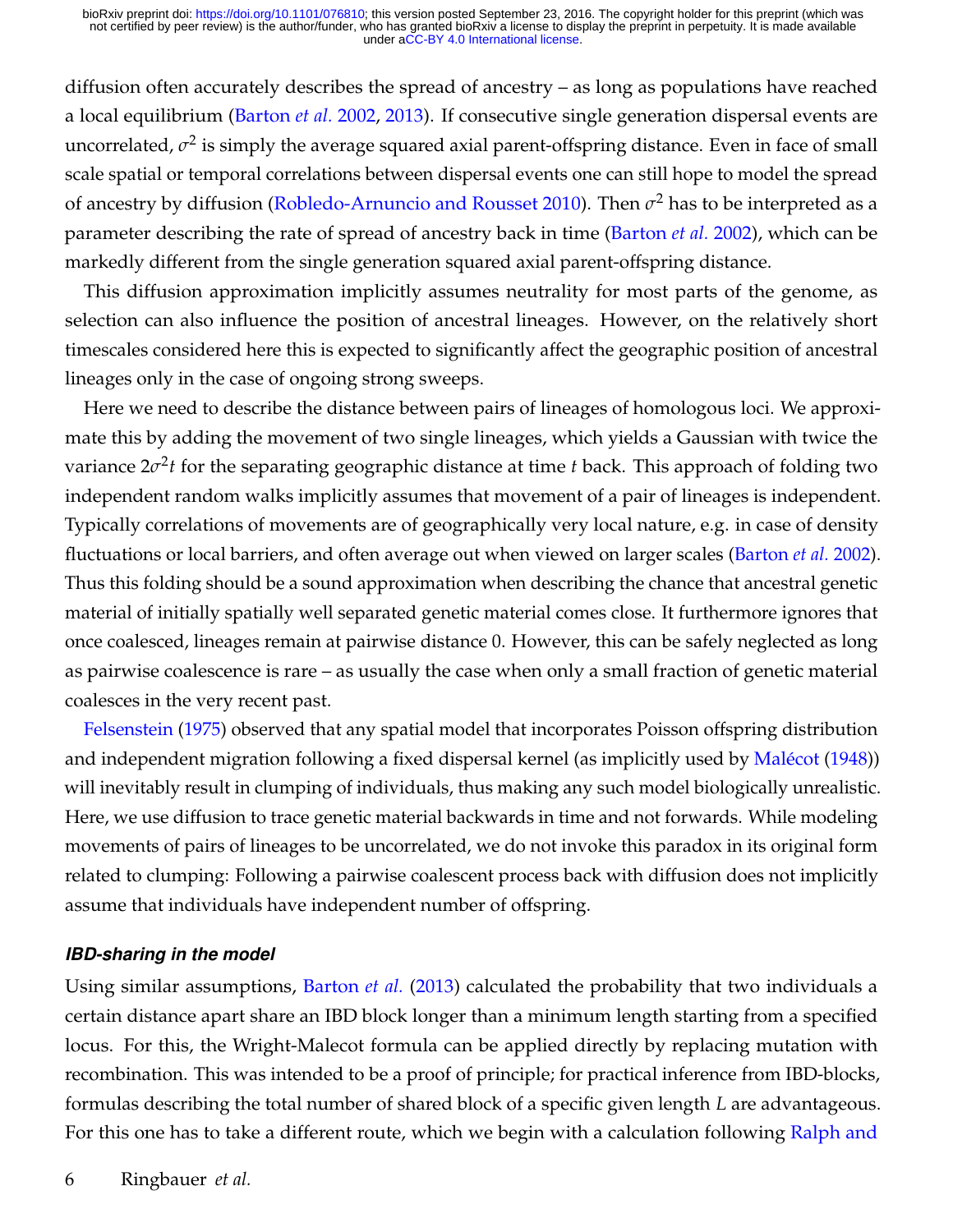<span id="page-6-0"></span>

**Figure 2** Diffusion model in one spatial dimension. Left: One realization of movement of ancestry of two homologous loci initially separated by distance *r* back in time. Right: In our model, the probability density function of having moved distance ∆*x* at time *t* generations back spreads out as a Gaussian  $N(0,\sigma^2t)$  with linearly increasing variance  $\sigma^2t$  .

#### [Coop](#page-29-1) [\(2013\)](#page-29-1):

*IBD-Blocks of age t:* For a given pair of samples, we partition *NL*, the number of shared blocks of map length *L* into *N<sup>t</sup> L* , the number of blocks coalescing at time *t* ago. Here and throughout this paper, such terms are always understood as a density with respect to block length and time, which integrated over an area [*L*1, *L*2] resp. [*t*1, *t*2] yields the expected number within it. Using the linearity of expectations gives:

<span id="page-6-2"></span>
$$
E[N_L] = \int_0^\infty E[N_L^t]dt
$$
 (1)

Following the ancestry of two chromosomes back until time *t* before the present, a change of genealogy only occurs when there is a recombination event somewhere along the lineage. Between these discrete jumps, genetic material can be traced as a single locus. Due to the independence of recombination from the underlying genealogy, we can use this to further split  $E[N_L^t]$  into the product of the expected number of blocks of length *L* obtained by splitting the two chromosomes according to Poisson recombination over time *t* with the probability that a single locus coalesces time *t* ago. We denote the first factor by  $K_t(L)$ , the second, commonly known as the coalescence time distribution, by  $\mu(t)$ :

<span id="page-6-1"></span>
$$
E[N_L^t] = K_t(L)\mu(t)
$$
\n(2)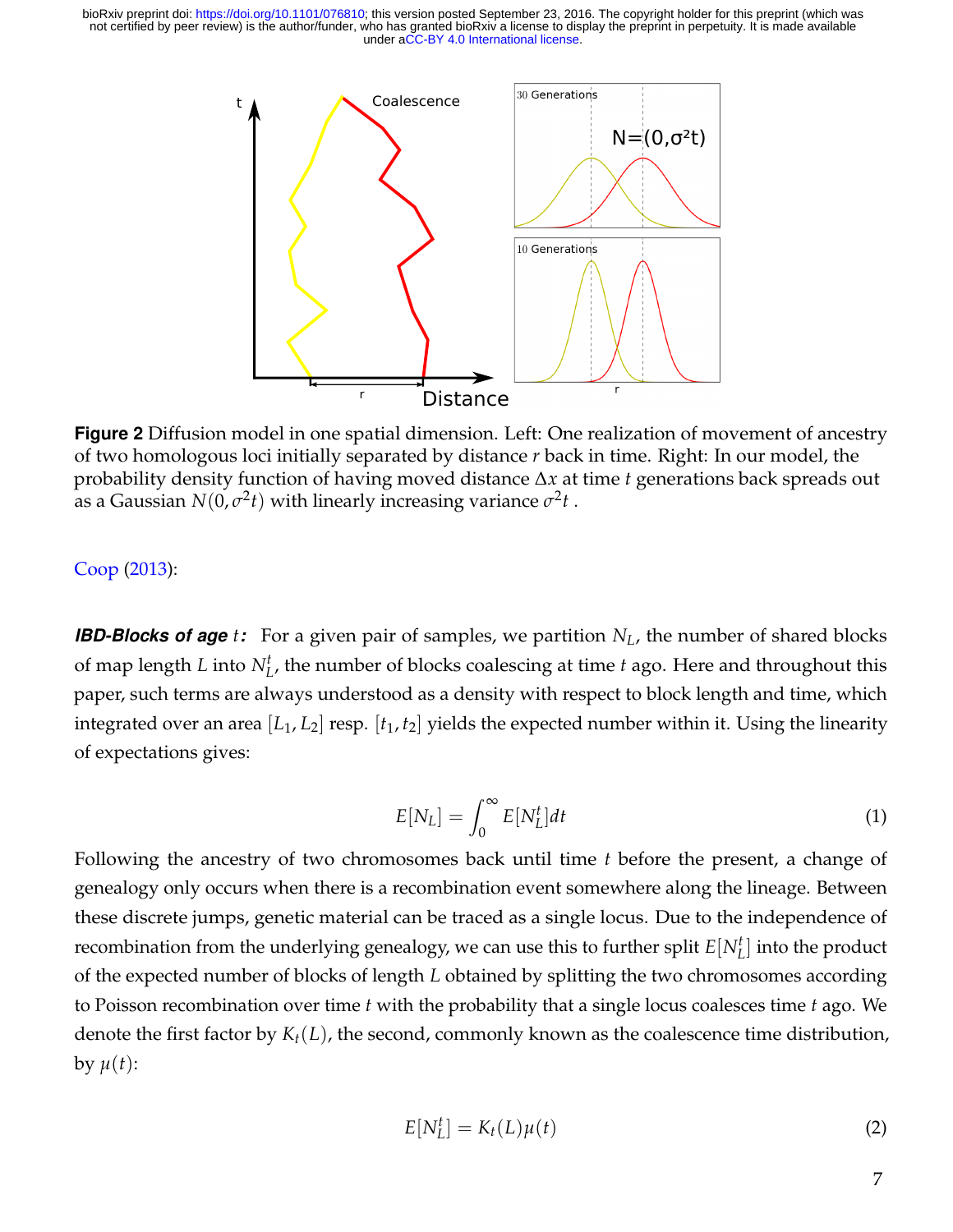*Number of candidate blocks* Under our model assumptions, the position of all recombination events on genetic material of two independent chromosomes traced back until time *t* is given by a Poisson process with rate 2*t*. The expected number of all block pairs overlapping at an intersection length *L* can then be calculated straightforwardly: A small region of map length ∆*L* is hit with probability 2*t*∆*L* by a recombination event, and the probability that a region of length *L* does not recombine follows a exponential distribution exp(−2*Lt*). For chromosomes of map length *G*, using the linearity of expectations and summing over all possible start sites yields the expected total number of blocks of length *L*:

<span id="page-7-2"></span>
$$
K_t(L) = 2 \cdot 2t \exp(-2Lt) + (G - L)4t^2 \exp(-2Lt),
$$
\n(3)

where the first term describes blocks starting at either edge and the second term fully interior blocks, which require two delimiting recombinations. Neglecting chromosal edge effects (*G* >> *L*) this is approximated by

<span id="page-7-0"></span>
$$
K_t(L) = G4t^2 \exp(-2Lt), \qquad (4)
$$

which we will use for deriving an approximate formula capturing the qualitative behavior of mean IBD-sharing. The slightly more complex full result including edge effects used for inference is derived analogously (see Appendix B).

**Single locus coalescence probabilities** The probability  $\mu(t)$  that two homologous loci have their last common ancestor time *t* ago will depend on their pairwise sample distance *r*, and the parameters of the demographic model. Here we proceed as in [Barton](#page-28-6) *et al.* [\(2002\)](#page-28-6) and approximate the probability of recent coalescence as the product of the probability of the pairwise sample distance being 0 and a rate of local coalescence which, following previous literature (e.g. [Barton](#page-27-0) *et al.* [\(2013\)](#page-27-0)), we shall denote here by <sup>1</sup> 2*De* . In Appendix *A* we justify this approximation and also give a formal definition of this so called effective density *D<sup>e</sup>* . In order to describe a globally growing or declining population, which is particularly important for the human case studied here, we let *D<sup>e</sup>* depend on time *t*. This yields:

<span id="page-7-1"></span>
$$
\mu(t) = \frac{1}{2D_e(t)} \frac{1}{4\pi t \sigma^2} \exp\left(-\frac{r^2}{4t \sigma^2}\right)
$$
\n(5)

*Full formula* Substituting into formula Eq. [4](#page-7-0) and Eq. [5](#page-7-1) into Eq. [2](#page-6-1) gives:

$$
E[N_L^t] = \frac{Gt}{2D_e(t)\pi\sigma^2} \exp\left(-\frac{r^2}{4t\sigma^2} - 2Lt\right)
$$
\n<sup>(6)</sup>

For the total number of expected shared blocks we have to integrate over all possible coalescence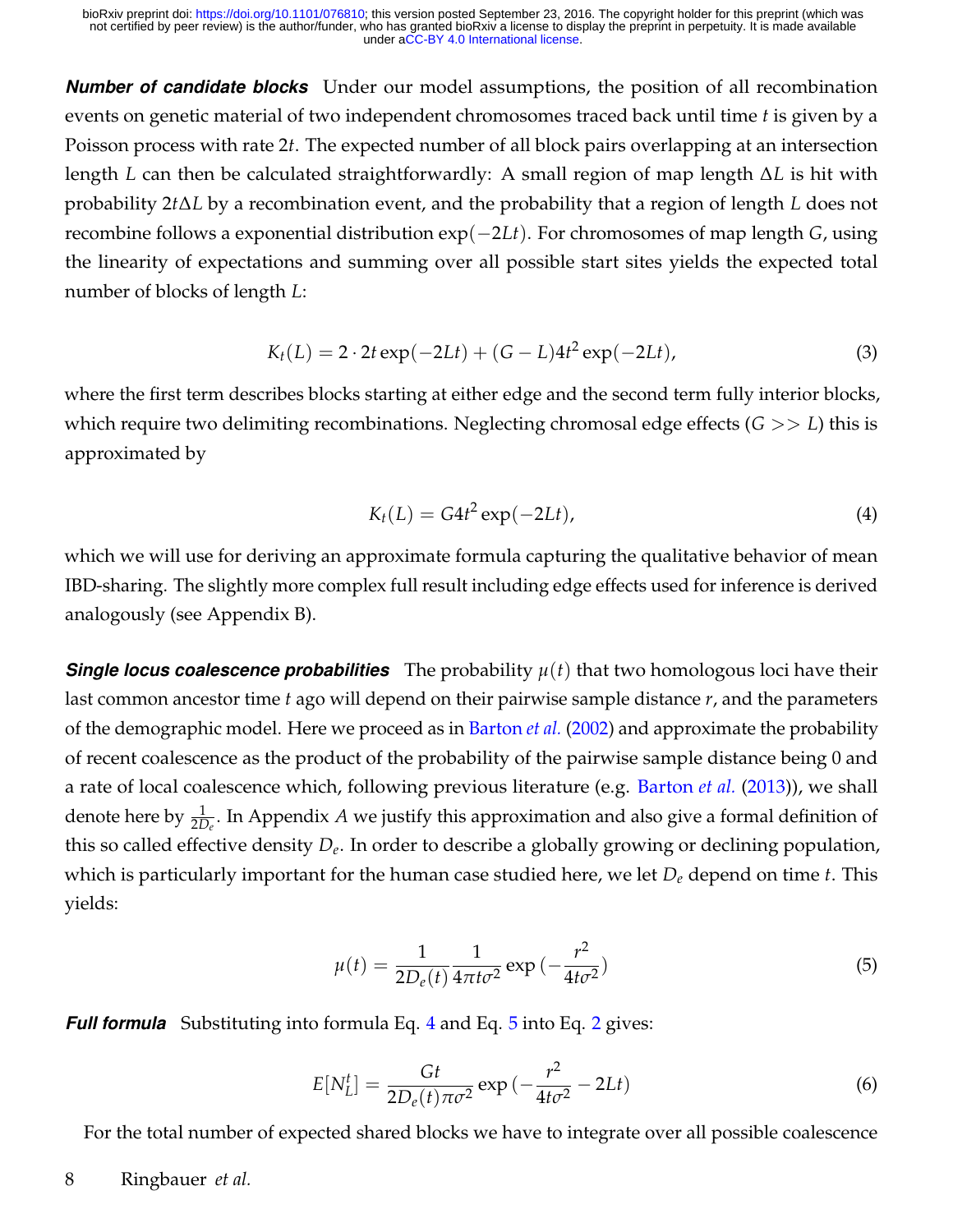times *t*. For the class of power density functions,

<span id="page-8-2"></span>
$$
D_e(t) = Dt^{-\beta},\tag{7}
$$

the integral yields explicit formulas. Here  $D > 0$ , and  $\beta \in \mathbb{R}$  can be interpreted as a growth parameter. The important case of  $\beta = 0$  models a constant population density, while  $\beta > 0$  and  $\beta < 0$  describe populations with growing or declining density respectively. This class of functions has been used to fit human demographic growth [\(Von Foerster](#page-30-2) *et al.* [1960\)](#page-30-2), but importantly, more complex density functions can be fitted as linear combinations of such terms (including polynomials for the special case  $\beta \in \mathbb{N}$ ). Due to the linearity of the integral this yields explicit formulas too, which numerically greatly simplifies inference.

When using a single power term only, with  $\beta > 0$  the density approaches infinity for  $t = 0$ , which corresponds to a negligible chance of coalescence at the present. This is not as limiting as it looks on first glance: Since genetic material of a pair of samples several dispersal distances away need some time to reach each other, one effectively fits density on intermediate time scales (see also Fig. [11\)](#page-25-0).

Performing now the integral of Eq. [1](#page-6-2) yields the main result:

<span id="page-8-0"></span>
$$
E[N_L] = 2^{\frac{-3b}{2} - 3} \frac{G}{\pi D \sigma^2} \left(\frac{r}{\sqrt{L}\sigma}\right)^{2+\beta} K_{2+\beta} \left(\sqrt{2L}\frac{r}{\sigma}\right)
$$
(8)

Integrating this with respect to block length gives the expected number of shared blocks longer than a threshold length *L*<sub>0</sub>:

<span id="page-8-1"></span>
$$
E[N_{>L_0}] = \int_{L_0}^{\infty} E[N_L]) dL = 2^{\frac{-5-3\beta}{2}} \frac{G}{\pi D \sigma^2} \left(\frac{r}{\sqrt{L_0} \sigma}\right)^{1+\beta} K_{1+\beta} \left(\sqrt{2L_0} \frac{r}{\sigma}\right),
$$
(9)

where *K<sup>γ</sup>* denotes the modified Bessel-function of the second kind of degree *γ* [\(Abramowitz and](#page-27-2) [Stegun 1964\)](#page-27-2). These results are analyzed qualitatively in the discussion section, and Fig. [3](#page-9-0) depicts their accuracy on simulated data. For the special case of a constant population size ( $\beta = 0$ ), one arrives at an equivalent formula independently derived by [Baharian](#page-27-1) *et al.* [\(2016\)](#page-27-1), who describe the expected fraction of genome shared through segments within a given length range instead of the expected number of shared blocks. The approach outlined here also allows us to incorporate chromosomal edge effects (see Appendix B).

#### *Inference scheme*

In order to learn about recent demography one has to fit observed block-sharing between a set of samples to the here derived formulas (Eq. [8\)](#page-8-0). Here we use a likelihood method: We approximate the likelihood function  $f : \theta \to Pr(x|\theta)$  of the observed data x for a given set of parameters  $\theta$  (here  $\sigma$ , *D*,  $\beta$ ) with a composite likelihood  $\tilde{f}(\theta)$ , and use standard numerical optimization techniques to find the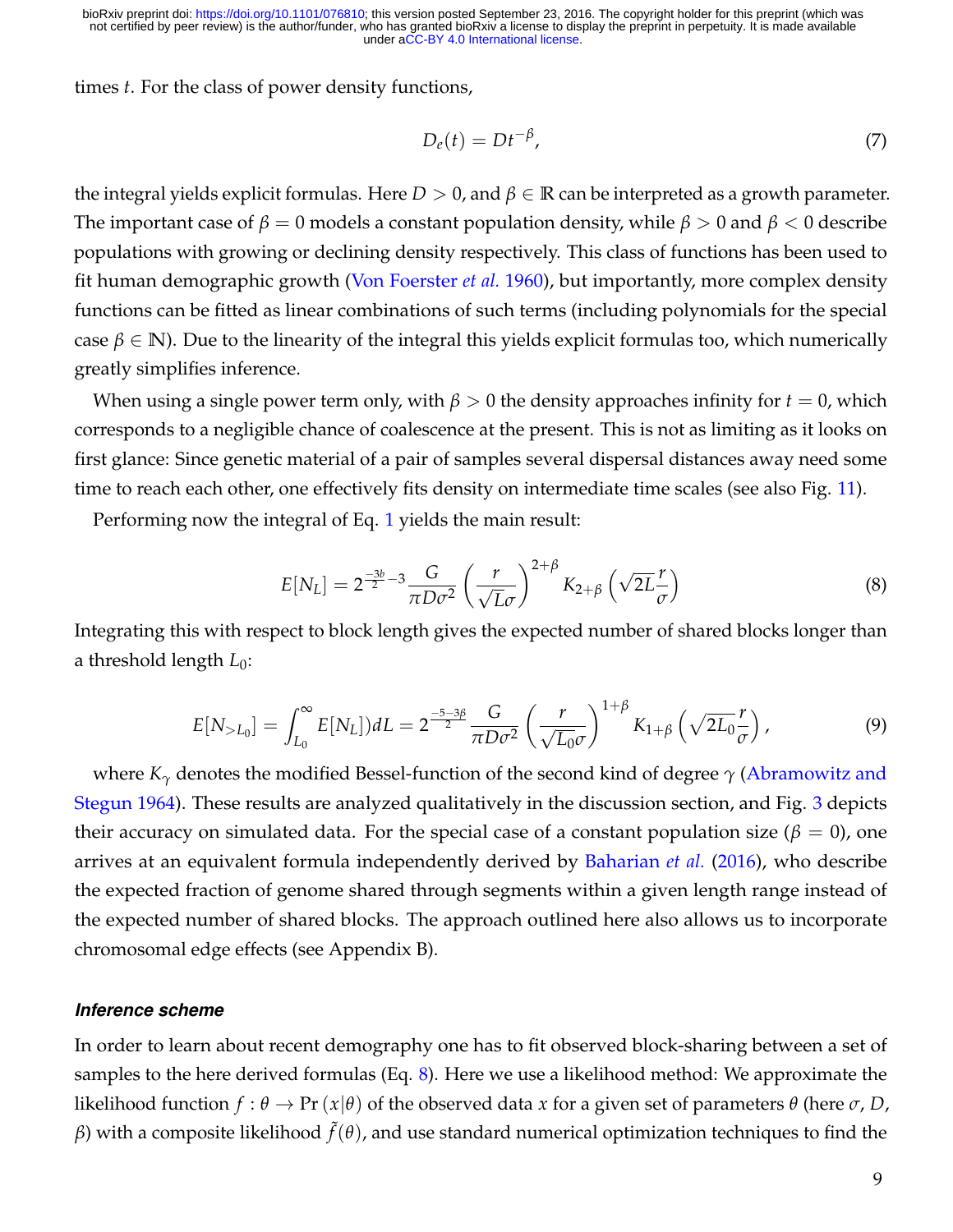<span id="page-9-0"></span>

**Figure 3** Simulated IBD-block sharing compared to theory. We show values normalized to give rates per pair and cM. Theoretical expectations are calculated for each length bin via Eq. [9.](#page-8-1) For five models, we kept population density constant at  $D_e = 1$ , with a dispersal rate  $\sigma = 2$  on a torus of size 180 and simulated IBD-sharing between 150 cM chromosomes spread out on a sub-grid in nodes 2 distance units apart (For full set of specific simulation parameters see Supplementary Text 2). For every model we ran 20 replicate simulations. In the figure, distances are measured in dispersal units (so that  $\sigma = 1$ ) and error bars depict the estimated standard deviations for each bin among the 20 runs to visualize uncertainty of estimates. Dots are spread out for better visualization around their original position (middle dot for normal dispersal)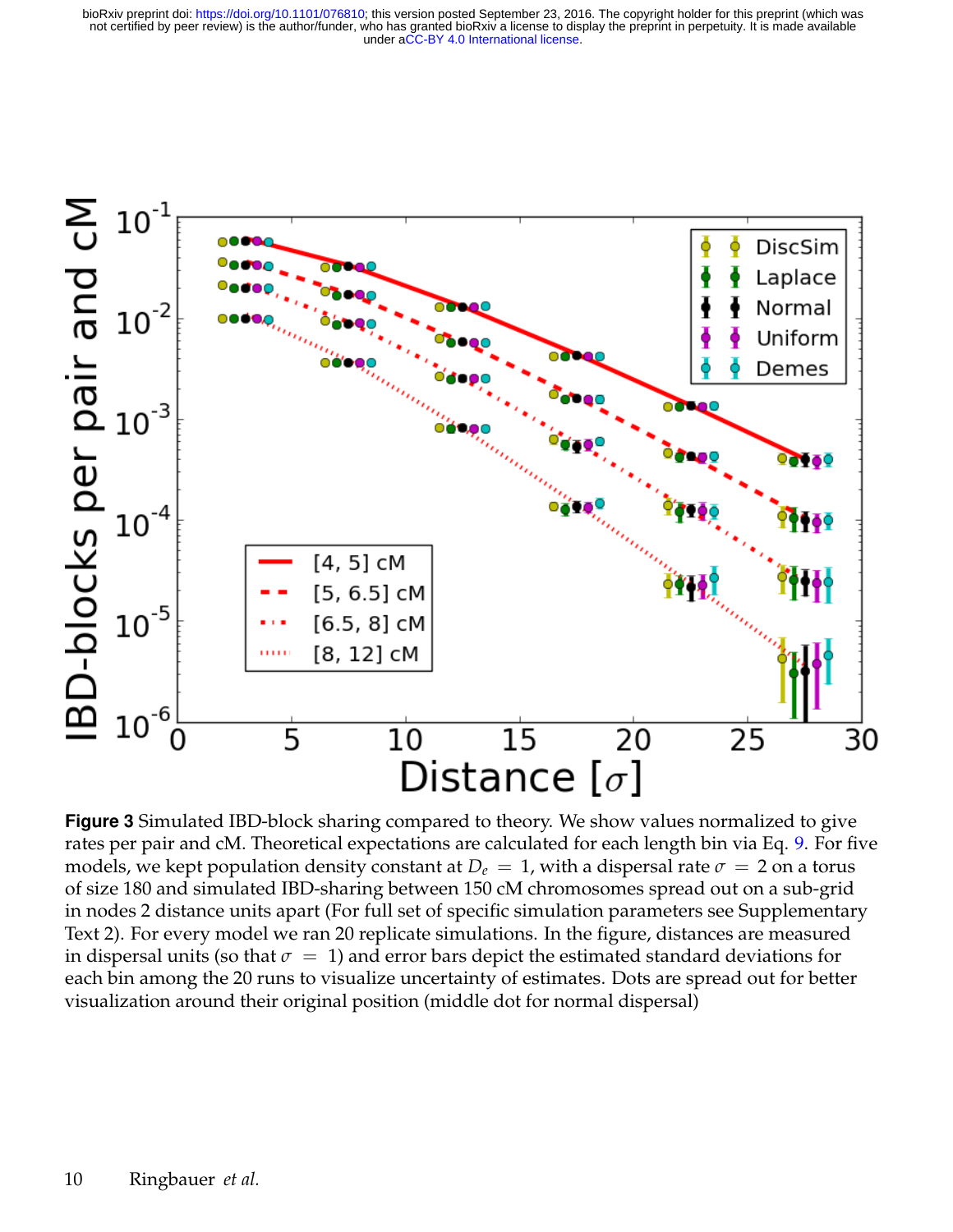maximizing estimates  $\hat{\theta}_{MLE}$ .

*Assumption of independence* Working with expected values is useful in the derivation because of their linearity, but a likelihood-scheme requires explicit probabilities for sharing IBD-blocks. Here we take the same approach as [Ralph and Coop](#page-29-1) [\(2013\)](#page-29-1): Different shared blocks among pairs are assumed to be the outcome of independent processes.

This is obviously an over-simplification: Block-sharing can be correlated along chromosomes and also among different sample pairs, due to initially shared movement of genetic material. Taking all these correlations into account would go beyond the simple pairwise diffusion model. However, for the purpose of fitting the assumption of independence is not too limiting. Maximizing the likelihood of actually correlated observations (composite likelihood) is a widely used practice in inference from genetic data (e.g. [Fearnhead and Donnelly](#page-28-9) [\(2002\)](#page-28-9)). It still gives consistent and asymptotically normal estimates, but the errors calculated from the curvature of the maximum-likelihood surface at its maximum (Fisher-Information matrix) will be too tight when observations are correlated [\(Lindsay](#page-29-12) [1988;](#page-29-12) [Coffman](#page-28-10) *et al.* [2016\)](#page-28-10).

Moreover, in many cases correlations among blocks can be expect to remain fairly weak: Initial correlations of genomic regions in spatial movement are broken up quickly by recombination. When analyzing well separated samples, sharing of long blocks is a very rare event, so most of the observed block-sharing will in fact have independent origin stemming from independent coalescent events. Speaking figuratively, observed IBD-sharing represents the top of whole mountain ranges of underlying correlations, but given that only singular, isolated islands in a sea of improbableness peak out, the massifs of correlation remain unobserved.

**Poisson model** This assumption of independence is equivalent to modeling the number of shared blocks *k* of a given length between pairs of individuals as independently **Poisson** distributed around the expected rate *λ*:

$$
P_{\lambda}(k) = \frac{\lambda^k}{k!} e^{-\lambda}.
$$

For every pair of chromosomes we bin the shared blocks according to their block length into small bins of width ∆*l*. The limit ∆*l* → 0 would yield exact formulas for block sharing of known lengths, but to have a framework which can deal with errors in block detection it is numerically advantageous to work with finite small bins. In a small bin  $[L_i, L_i + \Delta L]$  the expected number of shared blocks can be calculated via Eq. [8:](#page-8-0)

$$
\lambda_i(r) = E[N_{L_i}(r,\theta)]\Delta L \tag{10}
$$

Continuing to assume independence, the likelihood of a pair of samples (*j*) at distance *r* sharing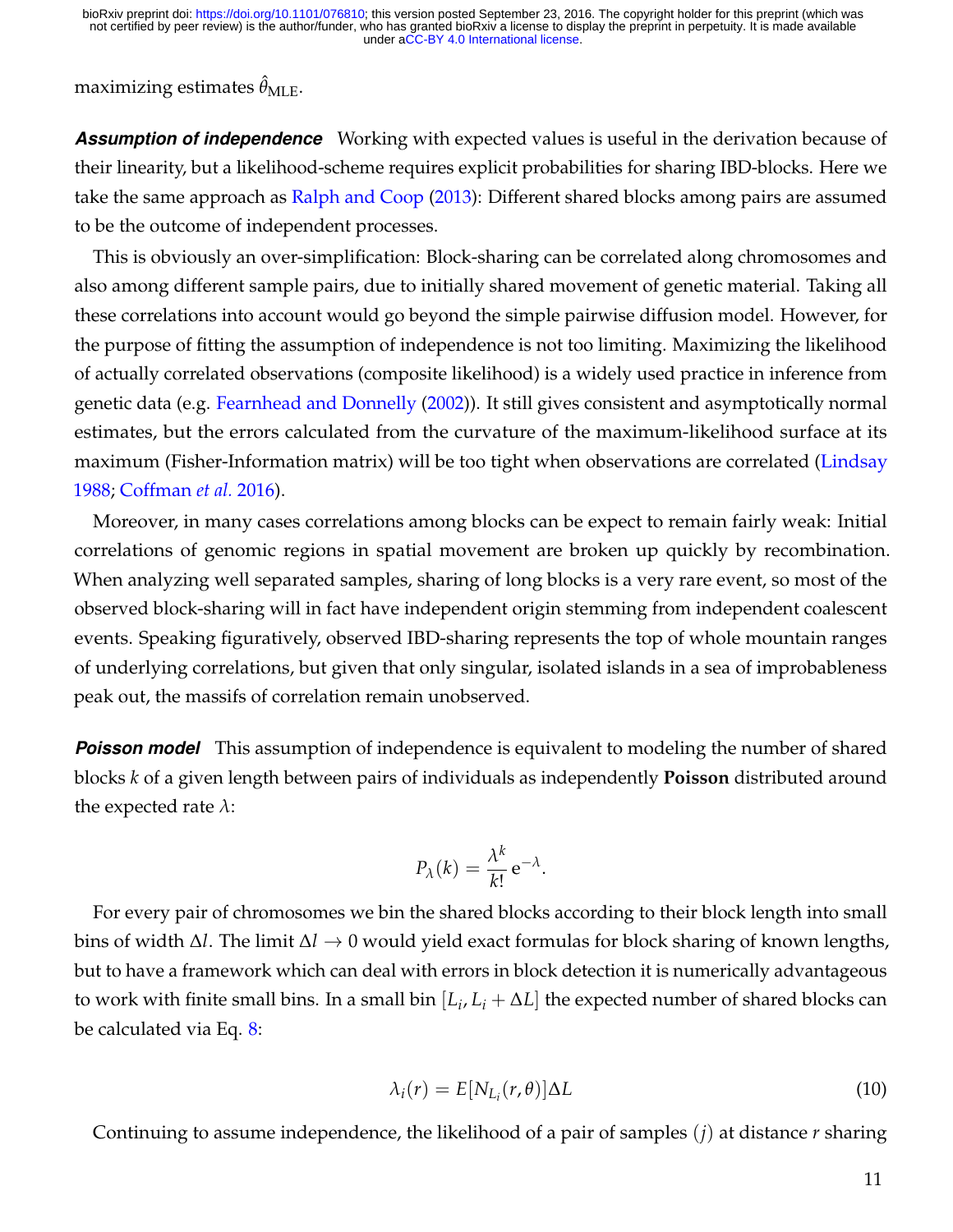blocks of length  $\vec{L} = L_1, L_2, \cdots, L_n$  falling into a set of bins  $i_1, i_2, \cdots, i_n$  is then given by:

$$
\tilde{f}_j = \Pr(\vec{L}|r,\theta) = C\lambda_{i_1}\lambda_{i_2}\cdots\lambda_{i_n} \exp(-\sum_i \lambda_i), \tag{11}
$$

where *C* absorbs all constants that do not depend on the model parameters *θ* – this constant can be dropped when doing likelihood based analysis. Continuing to assume independence, we take the product over all pairwise likelihoods  $\tilde{f}_j$  to get the total composite likelihood:

$$
\tilde{f}(\vec{L},\theta) = \prod_{\text{Pairs }j} \tilde{f}_j\left(\vec{L}^j,r_j,\theta\right),\,
$$

where  $\vec{L^j}$  denotes the shared blocks of the *j*th pair.

The number of pairs  $\frac{n(n-1)}{2}$  grows quadratically with sample size *n*, and so does the number of terms in the total likelihood. This is advantageous for an inference scheme, but implies that the runtime scales with the square of sample size as well. However, algorithms to maximize functions with a low number of parameters are very efficient, so even sample sizes of hundreds of individuals can be easily handled. Calculation can be also sped up by grouping pairs with the same pairwise distance – such as when analyzing multiple individuals from a population with the same spatial coordinates – since then the  $\lambda_i$  do not have to be calculated repeatedly for every individual pair. Denoting the length bins of blocks shared over all pairs by  $i_1$ ,  $i_2$   $\cdots$  ,  $i_n$  and the number of pairwise comparisons by *k* yields:

$$
Pr(\vec{L}|r,\theta,k) = Ck^n \lambda_{i_1} \lambda_{i_2} \cdots \lambda_{i_n} \exp(-k \sum_i \lambda_i),
$$

where the factor  $Ck^n$  does not depend on the model parameters and can be dropped when maximizing the likelihood.

<span id="page-11-0"></span>

**Figure 4** Sketch of dealing with erroneous IBD-data following [Ralph and Coop](#page-29-1) [\(2013\)](#page-29-1).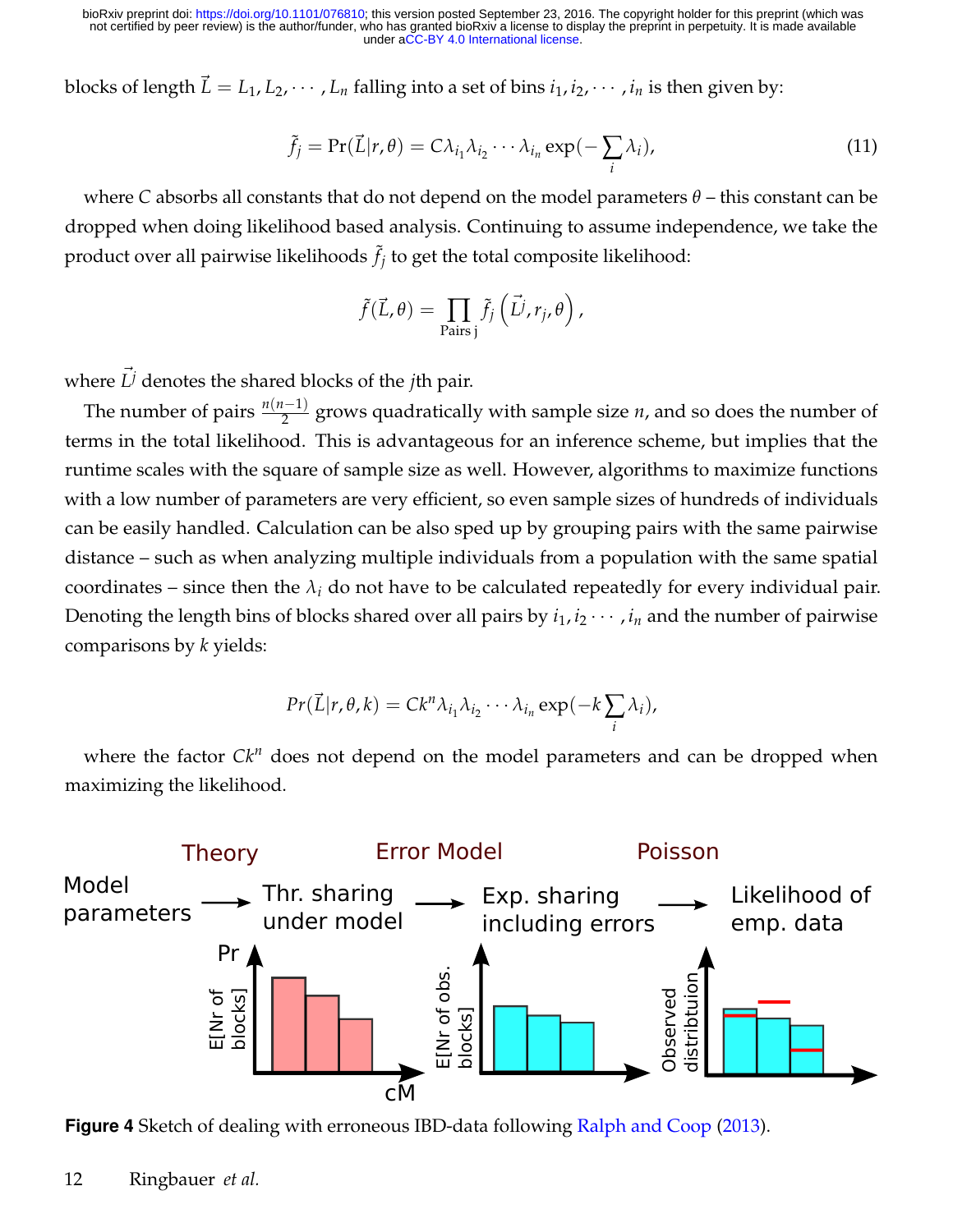*Block detection errors* IBD-block detection is a non-trivial task, and in practice one has to deal with erroneous detection [\(Browning and Browning 2012\)](#page-28-7). Blocks might be called in the absence of true IBD-blocks (false positives) and on the other hand only a fraction of true IBD-blocks of a given length are detected (limited power), and there is a probability of assigning them the wrong length (error). Following [Ralph and Coop](#page-29-1) [\(2013\)](#page-29-1) it is straightforward to include these errors into the likelihood framework outlined above. The probability density  $\lambda(y)$  of actually observing a pairwise shared block of length *y* can be calculated from the theoretical probability  $\lambda(x)$  of sharing true blocks of length *x*:

<span id="page-12-0"></span>
$$
\tilde{\lambda}(y) = f(y) + \int_0^G R(y, x)c(x)\lambda(x)dx,
$$
\n(12)

where *f*(*y*) describes the false discovery rate function depending on block length *y*, *c*(*x*) the power to detect a block of length *x* and *R*(*y*, *x*) the probability of detecting a block of true length *x* as block of length *y*. Doing a careful analysis using techniques such as manually inserting shared blocks and rerunning the IBD-detection allows one to fit these error functions [\(Ralph and Coop 2013\)](#page-29-1).

In the likelihood framework, for every block length bin of a pair of samples first the predicted true sharing *λ* is calculated for a set of demographic parameters *θ*, and then updated according to Eq. [12](#page-12-0) with the detection error estimates to get the final predicted rates  $\lambda$ , from which the likelihood of observed block sharing can be computed as before. This error model is straightforwardly included into the here presented framework of working with small length bins (Fig. [4\)](#page-11-0).

*Adjacent IBD-blocks* The theory and inference scheme introduced here are based on IBD-blocks defined to be ended by any recombination event on the path to the common ancestor. However, multiple consecutive IBD-blocks of recent co-ancestry, for unphased data from all four possible pairings of two sets of diploid chromosomes, produce an unbroken segment of exceptionally high similarity which is detected as a single long IBD-block in practice. This can significantly inflate the number of observed IBD-blocks of a given length beyond the true value, especially for shorter IBD-segments [\(Chiang](#page-28-2) *et al.* [2016\)](#page-28-2).

The error estimation model of [Ralph and Coop](#page-29-1) [\(2013\)](#page-29-1) based on introducing artificial IBD-segments of known length can partially account for this, assuming that adjacent IBD-blocks happen to be neighbors by chance, such as when residing on different pairs of homologous chromosomes. However, this does not estimate the effect of short inbreeding loops, where ancestral genetic material broken up by a recombination fuses together again quickly (Fig. [1\)](#page-1-0), rendering the IBD-block ending recombination event "ineffective" [\(Barton](#page-27-0) *et al.* [2013\)](#page-27-0).

Intuitively, the larger the neighborhood size (a parameter proportional to the product of  $\sigma^2$  and effective density:  $4\pi\sigma^2D_e$ , the smaller the chance that such short inbreeding loops occur. For populations with a large neighborhood size the chance of extending a recent IBD-block by a non-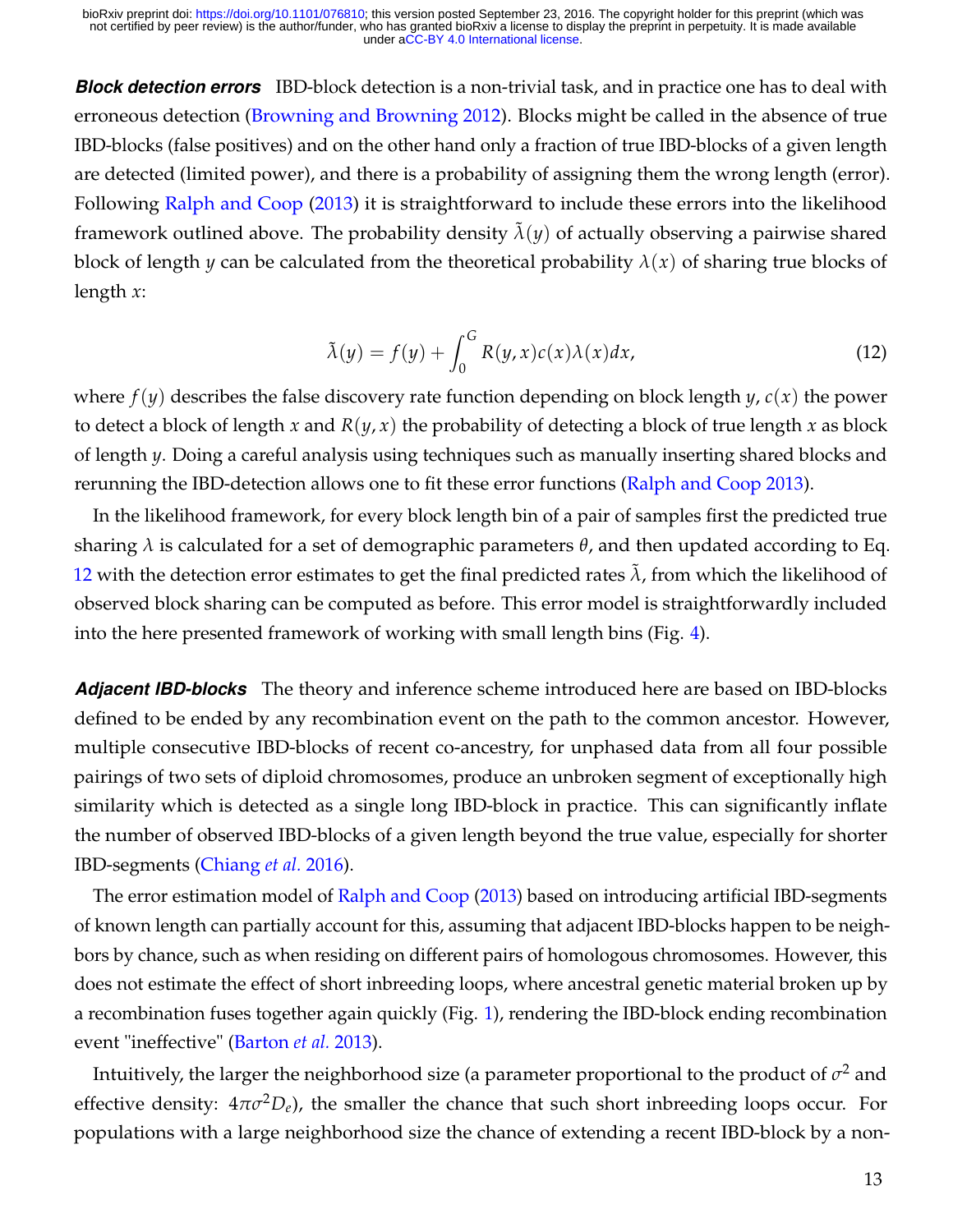ancient re-coalescence becomes negligible, and our approach remains valid. For instance, simulations of realistic human demography scenarios have demonstrated that the detected number of IBD-blocks is only marginally increased for blocks longer than few cM considered here [\(Chiang](#page-28-2) *et al.* [2016\)](#page-28-2).

However, for a population with low neighborhood size, ineffective recombination events can potentially confound observed block sharing patterns and estimates based on it, and unfortunately one cannot hope to account for this within a framework of diffusion of ancestry. This effect is driven mostly by coalescence within few generations, before blocks migrate away from each other. Hence local dispersal and breeding patterns are important; but diffusion of ancestry usually only becomes accurate on intermediate timescales. Therefore, here we empirically study the order of magnitude of this effect by means of simulating specific scenarios with low neighborhood sizes.

#### *Simulations*

To test the above formulas and inference scheme, we simulated sharing of IBD-block in a set of samples by tracing the ancestry of chromosomes backwards in time. Simulations were done on a two-dimensional torus large enough so that IBD-sharing over more than half of the torus was very unlikely, thus effectively simulating a two-dimensional populations without boundary effects. Since sharing of long IBD-blocks is very unlikely to originate too far back in time, we ran the simulations up to a maximal time *tmax*. Errors in block detection are complex and depend on many parameters, and also can be partially accounted for in the estimation framework as described above, so if not otherwise stated, we analyzed sharing of true IBD-blocks, i.e. every recombination event was assumed to be effective.

We used various standard spatial population genetics models:

**Stepping stone models** In Wright-Fisher stepping stone models every individual occupies a fixed position on a grid and every generation back they choose a parent with probabilities according to a pre-specified backward dispersal kernel. Here, every node is occupied by one or more pairs of two homologous chromosomes, mimicking diploid individuals. For each chromosome a parent position is chosen according to the dispersal kernel and Poisson recombination events along the chromosome induce a switch between the parental chromosomes. Whenever the ancestral material of two distinct initial chromosomes falls on the same chromosome and overlaps for longer than a given threshold chromosome length, we store the resulting IBD-block. We simulated dispersal following discretized uniform, Gaussian and Laplace probability densities along each axis to have representatives of dispersal kernels with low, intermediate and high kurtosis. This model is also easily modified to simulate a nearest neighbor migration deme model: Following pre-specified probabilities a chromosome either chooses its parent uniformly from within its own or one of the neighboring demes.

For simulating the effects of growing or declining population density, we let the number of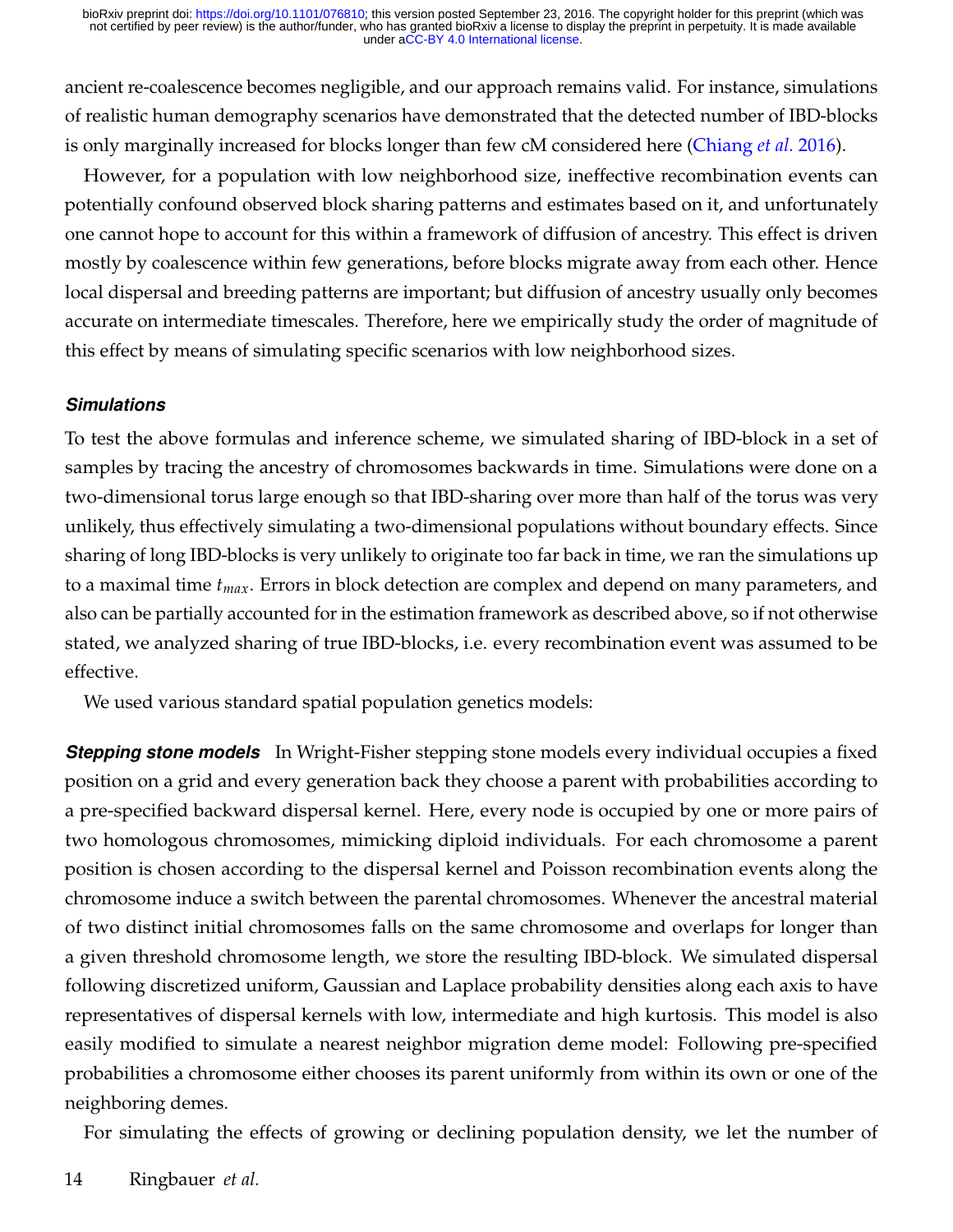individuals per node vary with time. A chromosome then first picks an ancestral node as before, and subsequently a random diploid ancestor from this node.

*Continuous model: Spatial Lambda-Fleming-Viot process* We additionally simulated a model in which each individual occupies a position in continuous space. For this we utilized DISCSIM, a fast implementation [\(Kelleher](#page-28-11) *et al.* [2014\)](#page-28-11) of the recently introduced spatial Lambda-Fleming-Viot process. Summarizing briefly (for details see [Barton](#page-28-12) *et al.* [\(2010\)](#page-28-12)), following lineages backwards in time, events are dropped randomly with a certain rate parameter and uniform spatial density. In each such event, every lineage within radius *R* is affected with probability *u* by this event. A pre-specified number of parents, here two, are dropped uniformly within the disc and every affected lineage jumps to them, switching parents according to the recombination rate. Given an initial set of loci, DISCSIM generates their coalescence tree up to a specified time. The output contains a list of all coalescent nodes, which we here further analyzed to detect IBD-sharing.

## *Application to Eastern European data*

Detecting long IBD-blocks requires population genomic datasets and as of now, such dense genotype or whole genome data of many individuals is available mainly for humans. In order to test the inference scheme, we applied it to a dataset of block sharing between Europeans, which has been generated previously by [Ralph and Coop](#page-29-1) [\(2013\)](#page-29-1), and includes detailed error estimates for IBD-block detection. They reported significant differences in patterns of block-sharing between eastern and western European populations. Therefore, here we concentrate our analysis on block sharing in the Eastern European subset, as diffusion should be a better approximation for modeling the spread of ancestry in continental regions. Moreover, Eastern European countries are on average geographically more compact, thus position data on country level is expected to be more accurate.

**The data** The calling and the detailed error analysis of the IBD-data is described fully in [Ralph and](#page-29-1) [Coop](#page-29-1) [\(2013\)](#page-29-1). Summarizing briefly, IBD-blocks were called for a subsample of the POPRES dataset [\(Nelson](#page-29-13) *et al.* [2008\)](#page-29-13) genotyped at ~500, 000 SNPs using the fastIBD method, as implemented in Beagle v3.3 [\(Browning and Browning 2011\)](#page-28-1). Every sample used in the analysis was required to have reported grandparents all from a single country. Here we analyze block sharing between 125 Eastern European samples (see SI Text 1). We follow the geographic classification of [\(Ralph and Coop 2013\)](#page-29-1), but exclude the six Russian and one Ukrainian samples, as location data at country level is likely very inaccurate for these two geographically extended countries We analyzed shared blocks longer than 4 cM, and within our subsample 1824 pairwise shared blocks have been reported. We set the position of each country to its current demographic center, defined as the weighted mean location (SI Text 1); and calculated pairwise distances based on this.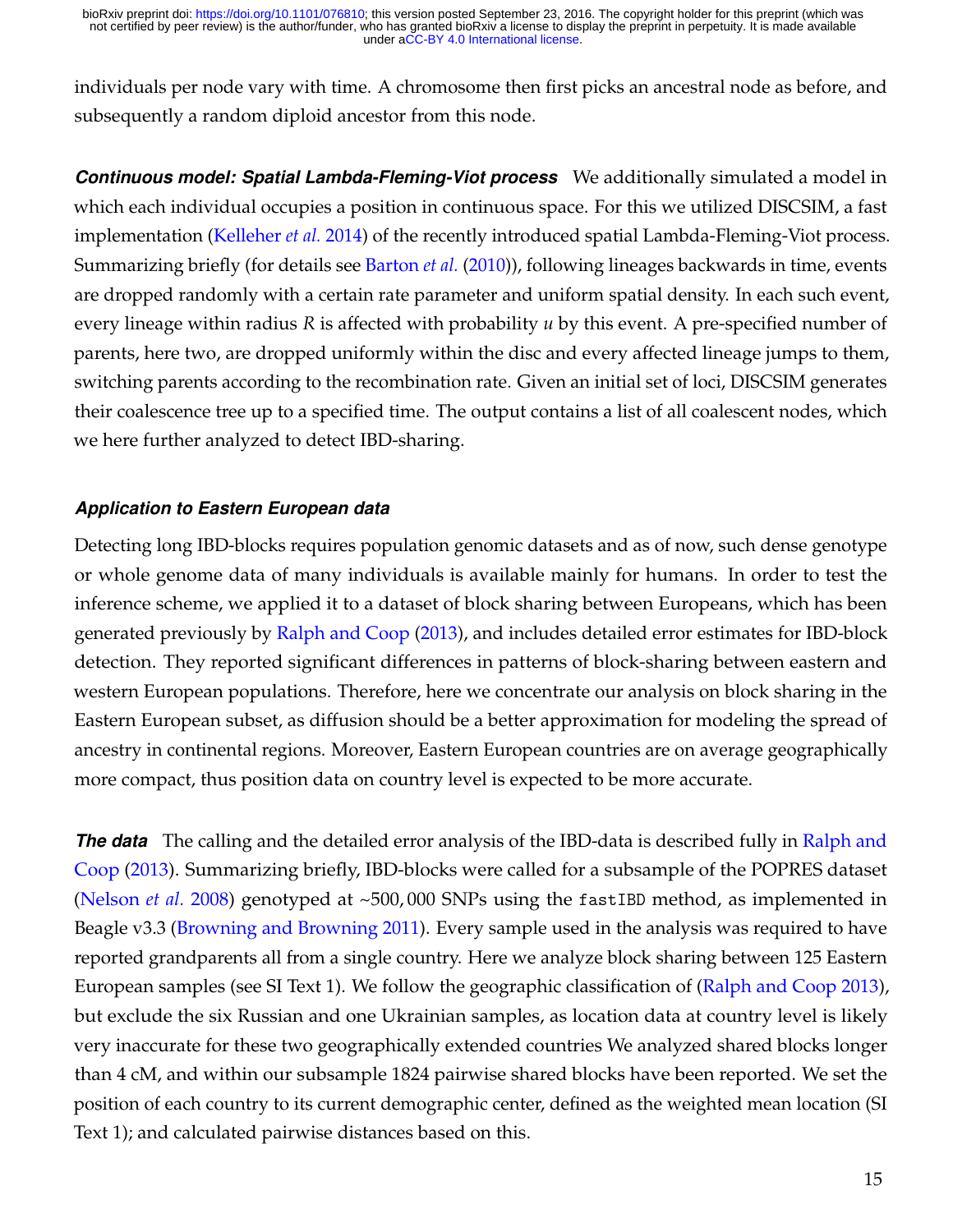**Data analysis** Throughout the analysis, we worked with block length bins ranging from 0 to 30 cM with a bin width of ∆*l* = 0.1 cM and applied the error function estimates reported by [Ralph](#page-29-1) [and Coop](#page-29-1) [\(2013\)](#page-29-1) as described above. For maximizing the likelihood, we calculated the likelihood of block sharing in the bins from 4 to 20 cM, which is informative about the last few centuries (see Fig. [11\)](#page-25-0). We excluded longer shared blocks from our analysis, since these have a considerable chance of originating in the last few generations, which is not expected to be accurately captured in the diffusion model and is moreover also confounded by the sampling scheme that always requires four grand parents from the same country.

Within the likelihood framework described above, we fitted several specific models of past density *D*:

- A constant population:  $D = C$ :
- A population growing at accelerating rate:  $D = C/t$
- A growth model where the growth rate is fitted as well:  $D = Ct^{-\beta}$ ,

where *t* measures time back in generations. To learn about the certainty of estimates, in addition to using the curvature of the likelihood surface (Fisher-Information matrix) we bootstrapped the data. Since we suspect strong correlations and systematic deviations from the model, we re-sampled over different units: We bootstrapped on block level by redrawing each block a number of times following a Poisson distribution of mean 1, and similarly over country pairs, since we suspect systematic correlations for certain population pairs .

Furthermore we analyzed the residuals from the best fit models, i.e. the deviation of pairwise block sharing between pairs of countries from the expected value predicted by the best fit model. For this we assumed that the observed block sharing to be Poisson distributed around the predicted block sharing. Transforming the block count data  $x \to 2$ √ *x* transforms Poisson distribution into approximately normal distributions with standard deviation 1, which aids visual inspection of the statistical significance of residuals.

#### *Data Availability*

We implemented the above described methods to simulate and analyze IBD-sharing data in Python. The source code has been uploaded to the freely available Github repository

https://git.ist.ac.at/harald.ringbauer/IBD-Analysis.

The preprocessed human IBD-block sharing data including detection error estimates used here are the result of the analysis of [Ralph and Coop](#page-29-1) [\(2013\)](#page-29-1) and can be freely accessed at http://www.github.com/petrelharp/euroibd.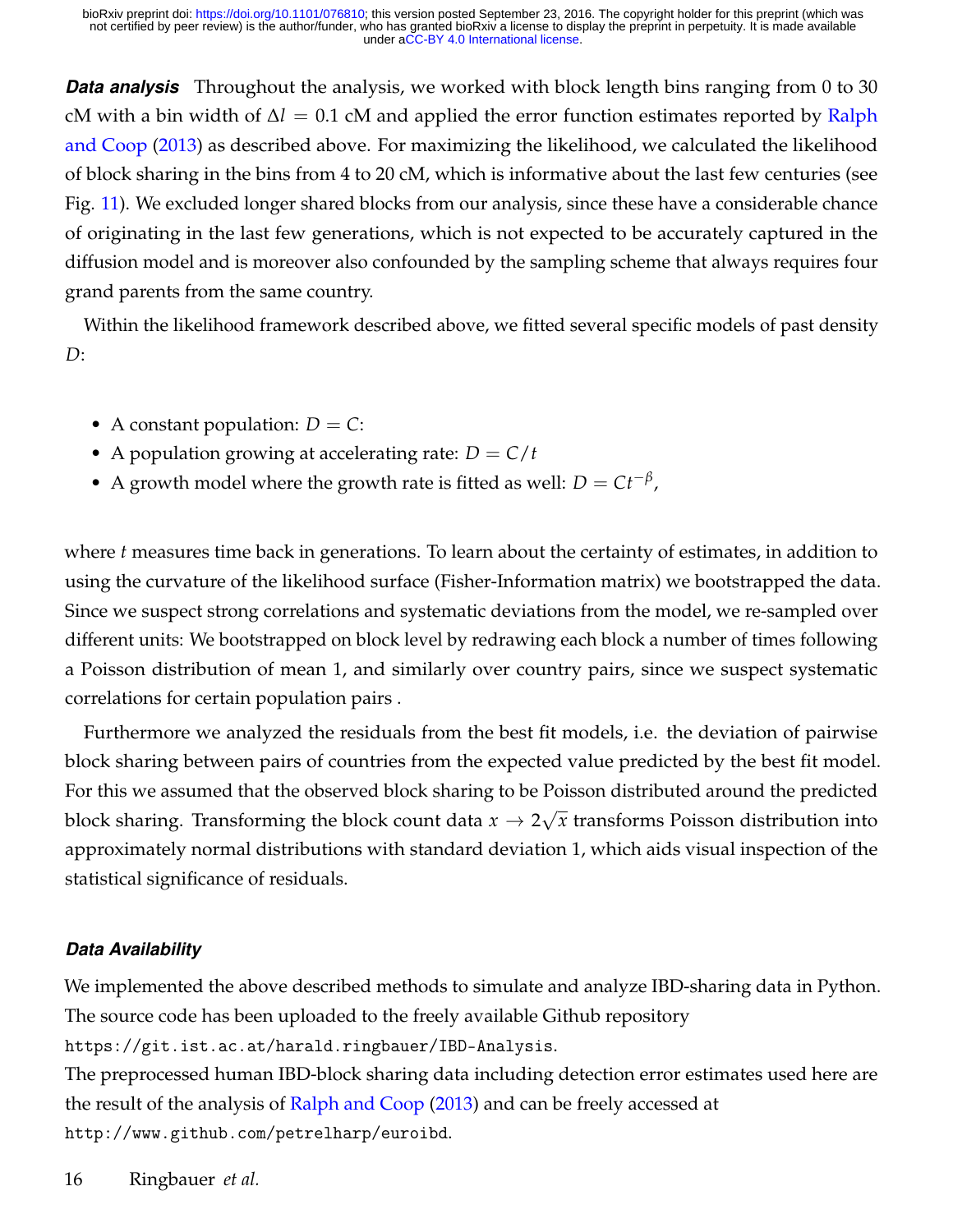## **Results**

#### *Block-sharing in simulated data*

Here we present results for block sharing from simulated data and compare them to theory. When visualizing the results we always bin IBD-block sharing with respect to block length and sample distance and depict rates per pair for the bin, and normalize for a rate per cM.

**Constant population density** For the important case of constant population density we compare simulated IBD-sharing to the theoretical expectation (Fig. [3\)](#page-9-0) as calculated from Eq. [8:](#page-8-0)

$$
E[N_L] = \frac{G}{8\pi D\sigma^2} \left(\frac{r}{\sqrt{l}\sigma}\right)^2 K_2 \left(\sqrt{2l}\frac{r}{\sigma}\right)
$$

Here *K*<sub>2</sub> denotes the modified Bessel-function of the second kind of degree 2 [\(Abramowitz and](#page-27-2) [Stegun 1964\)](#page-27-2). This formula predicts that block-sharing approaches exponential decay with distance, as Bessel-functions  $K_\gamma(x)$  converge to  $\sqrt{\frac{\pi}{2r}}\exp{(-r)}$  for  $r\gg1$  [\(Abramowitz and Stegun 1964\)](#page-27-2). This decay then dominates the polynomial terms in front of the Bessel-functions and the slope of this exponential decay (on a log scale) approaches  $\frac{\sqrt{2}L}{\sigma}$  $\frac{2L}{\sigma}$  as  $\sqrt{2L}\frac{r}{\sigma} > 1$ . For the long blocks considered here, this happens already within few dispersal distances. In all simulations, block-sharing patterns were very similar among the five different simulated models, and closely followed the theoretical expectation.

*Growing and declining populations* In Fig. [5](#page-17-0) the results of simulations for three population density scenarios are compared to the predictions of Eq. [8.](#page-8-0) Here we depict the result for simulated Laplace dispersal, the other dispersal kernels yield similar results. Again, simulation results are in close agreement with theory. The decay of block sharing with distance approaches exponential decay with √ rate  $\frac{\sqrt{2l}}{\sigma}$  $\frac{2I}{\sigma}$ , where the specific density scenario determines the speed of convergence – Bessel functions *K<sup>γ</sup>* approach the exponential regime slower with growing *γ*.

#### *Inference in simulated data*

We tested the parametric inference scheme introduced above and analyzed its ability to recover the underlying demographic parameters from simulated block sharing data. For every simulated block data set, we numerically computed the maximum likelihood estimates  $\theta_{MLE}$  as described above for shared blocks between 4 and 20 cM, put into bins of width 0.1 cM. After testing multiple methods we decided to use the Nelder-Mead method here, as implemented in the class GenericLikelihoodModel of the Python package statsmodels, because it proved to be numerically stable and quick. We also estimated standard deviations and confidence intervals from the empirical Fisher-Information matrix by using implementations from the same package.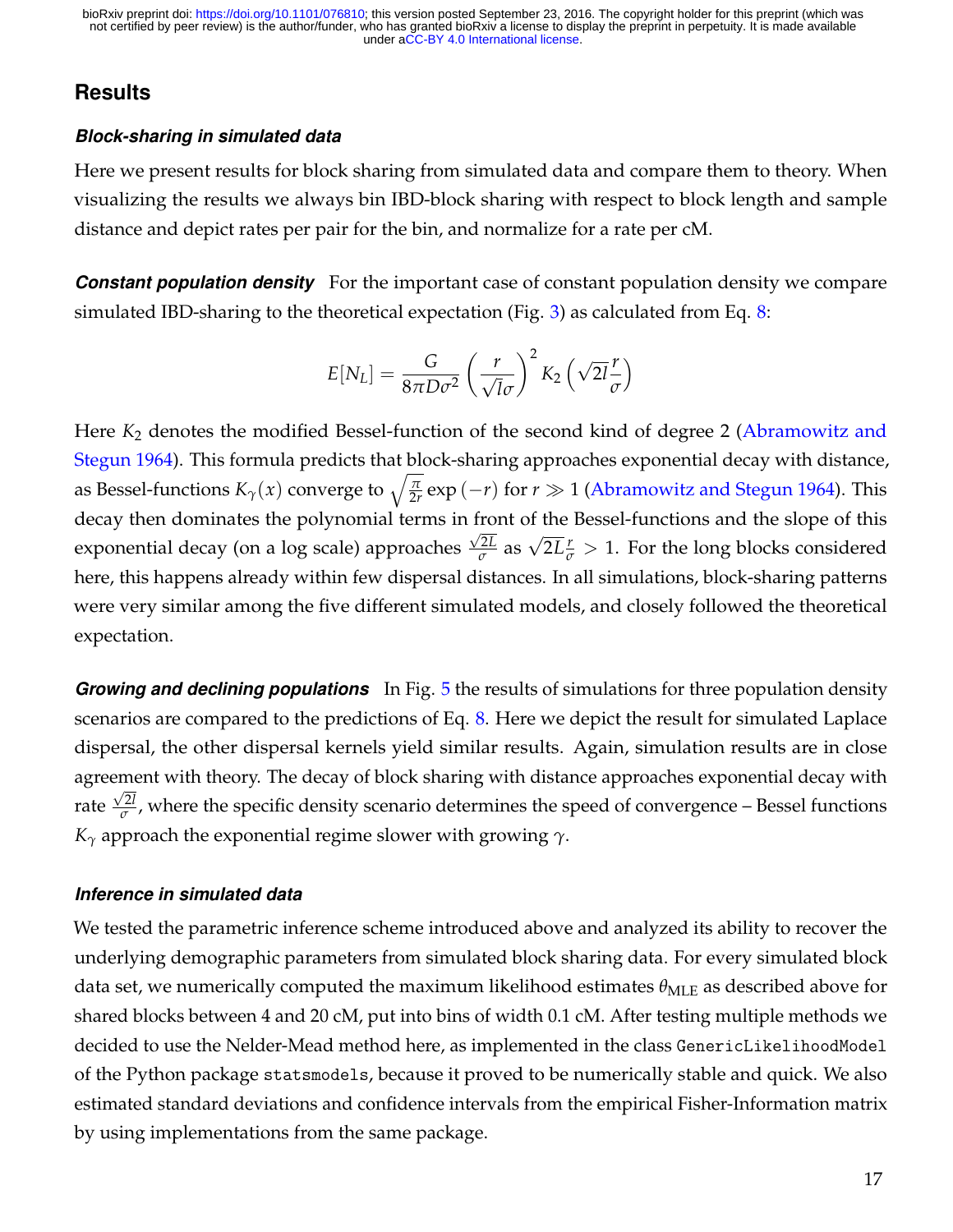under [aCC-BY 4.0 International license.](http://creativecommons.org/licenses/by/4.0/) not certified by peer review) is the author/funder, who has granted bioRxiv a license to display the preprint in perpetuity. It is made available bioRxiv preprint doi: [https://doi.org/10.1101/076810;](https://doi.org/10.1101/076810) this version posted September 23, 2016. The copyright holder for this preprint (which was

<span id="page-17-0"></span>

**Figure 5** Various population density scenarios: Simulated IBD-block sharing per pair and cM in various density scenarios compared to Eq. [8:](#page-8-0) Block sharing of a subset of 150 cM chromosomes 4 distance units apart placed on an initial grid was analyzed. Along each axis dispersal was modeled by a Laplace distribution with  $\sigma = 1$  and the number of diploid individuals per node *n* either remained constant at  $n = 10$ , grew as  $n(t) = t$  or declined as  $n(t) = 200/t$  where in all cases *t* denotes the time back measured in generations and at every step *n*(*t*) was rounded to the nearest integer value. For each scenario 20 replicate runs were done, dots depict the mean and error bars the standard deviation for every bin, line the predicted values from Eq. [8.](#page-8-0)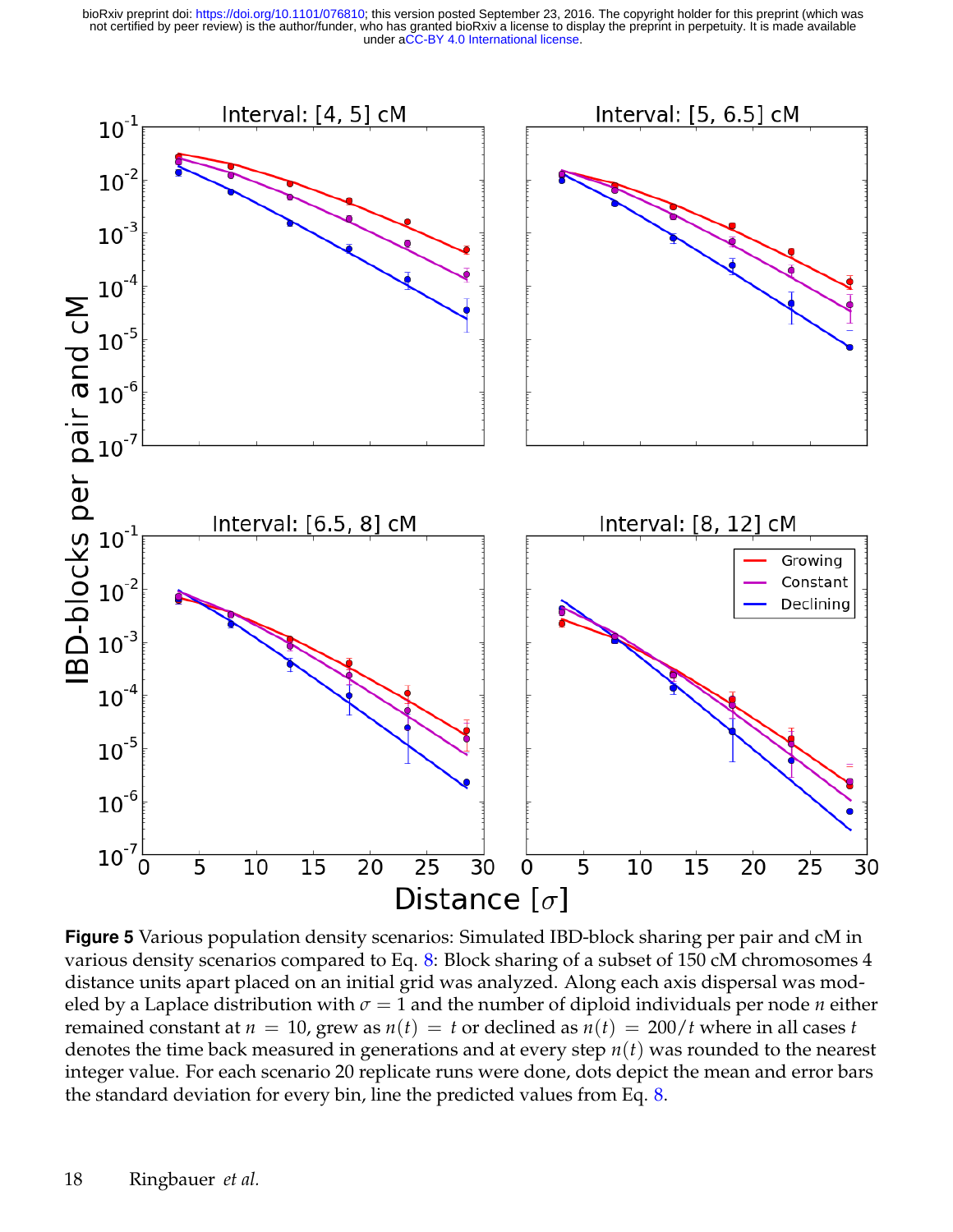**Constant Population Density** Results for parameter inference for a population of constant density are depicted in Fig. [6.](#page-19-0) We simulated a varying number of samples on a grid, consisting of one chromosome each, to test the behavior of the inference scheme with respect to limited sample size. Naturally, the variance of estimates increases with decreasing sample size, but the bias remains small. Moreover the estimated standard errors are capturing the true estimator variance relatively well (see SI Text 2). This confirms that most of the shared blocks are the result of uncorrelated coalescence events, as heuristically argued above. The typical log-likelihood surface for a single simulated IBD-block sharing data set is found to be smooth (Fig. S2), and in all cases numerical maximization did not result in spurious maxima, even for initial estimates orders of magnitudes off. Moreover, estimates of density and dispersal rate are only slightly correlated in the scenario considered here (SI Text 2).

*Varying Population Density* We also tested the ability of the inference scheme to detect recent changes in population densities. For this we simulated three scenarios of a growing, declining and constant population with growth parameters  $\beta = 1, 0, -1$ . Results are depicted in Fig. [7.](#page-20-0) The estimates of the demographic parameters allow one to robustly distinguish these three scenarios. Interestingly, accurate estimates of the dispersal rate are feasible in all these demographic scenarios; even when fitting a model with constant population size to the other two scenarios of a recently quickly changing population size (Fig. S1). This can be heuristically explained by the fact that the eventual rate of decay, the main signal for estimating  $\sigma$  from fitting Eq. [8,](#page-8-0) remains the same, independent of the specific population density scenario. The speed of convergence varies, but in all cases the eventual rate is approached relatively quickly within several dispersal distances (Fig. [5\)](#page-17-0).

*True versus detectable IBD-blocks* In Fig. [8](#page-21-0) the above described effect of undetected recombination events on estimates of demographic parameters and overall IBD-block number is depicted. This was investigated with simulations in the DISCSIM model, as it allows easy and continuous tuning of the neighborhood size  $4\pi\sigma^2D_e$  via the parameter describing the probability that an event hits an individual within its range [\(Barton](#page-27-0) *et al.* [2013\)](#page-27-0). It is also computationally very effective: the complete ancestral material of all initial samples can be traced back without the need to delete short blocks. Pairwise coalescence times for all pairs of loci along the chromosome were extracted, but now, only effective recombination events are counted, defined here as jumps of coalescence times between adjacent pairs of loci with at least one coalescence time older than a preset time threshold of 1000 generations back, the time until which the backward simulations were run here. This should capture most short recombination-coalescence loops while still being well below the bulk of ancestral coalescence times. The effect of non-detectable recombination events becomes significant only for very low neighborhood sizes  $(< 15)$ , when the detected number of IBD-blocks of a certain length gets inflated by wrongly inferring multiple shorter blocks as a single longer block. While estimates for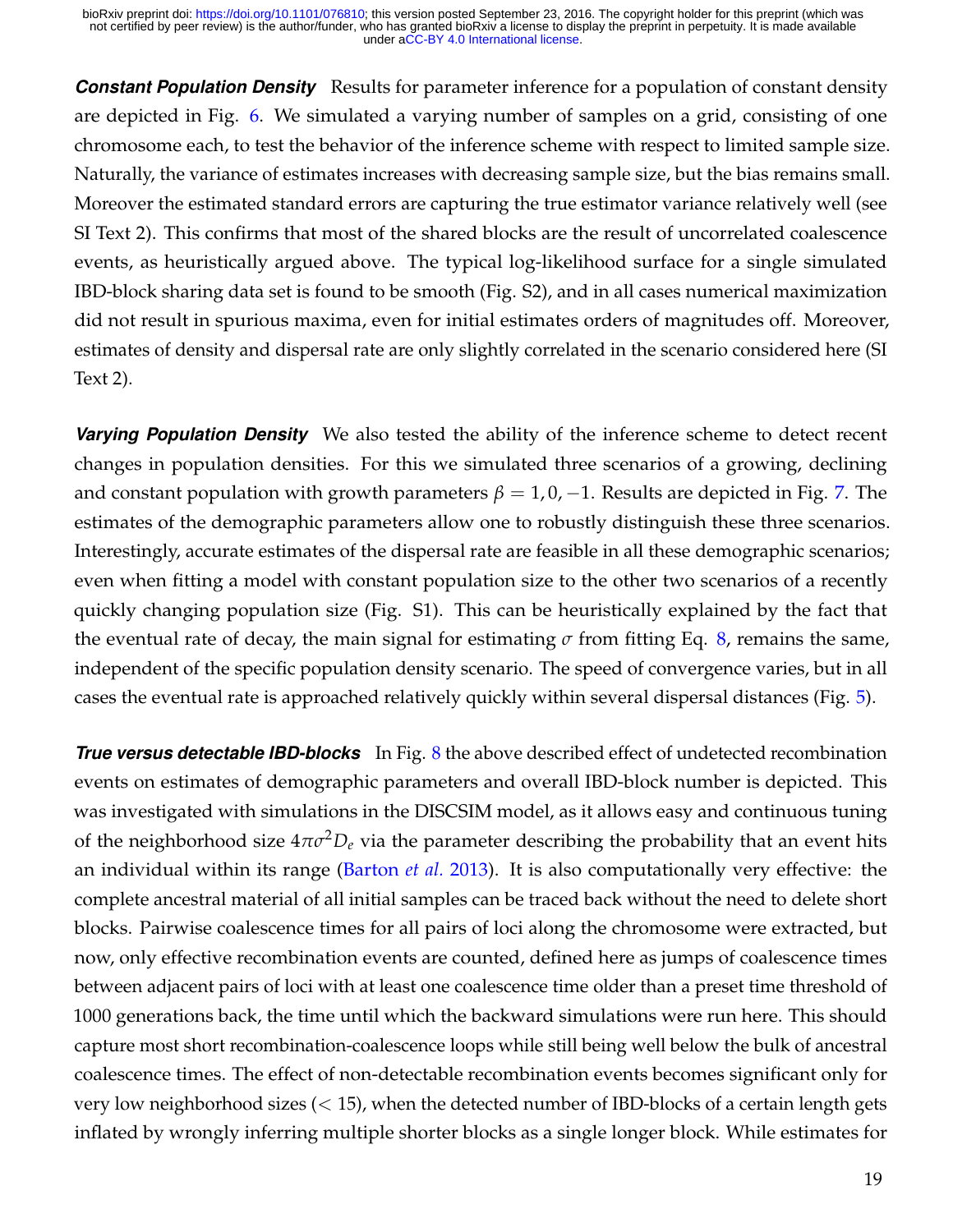<span id="page-19-0"></span>

**Figure 6** Maximum Likelihood estimates: We simulated a Laplace model on a grid of nodes of torus length 180 for  $t = 200$  generations back. We set the dispersal rate  $\sigma = 2$  and the number of individuals per node to  $D = 1$ . In every run, a random subset of 150 cM chromosomes was picked from a initial sample grid spaced two nodes a apart to reach one of four sample numbers: 100, 270, 440, 625. For each sample size 100 simulations and subsequent parameter estimates from the IBD-data were run. Every dot depicts the MLE parameter estimate of a single run and the 95% confidence intervals calculated from the Fisher-Information matrix.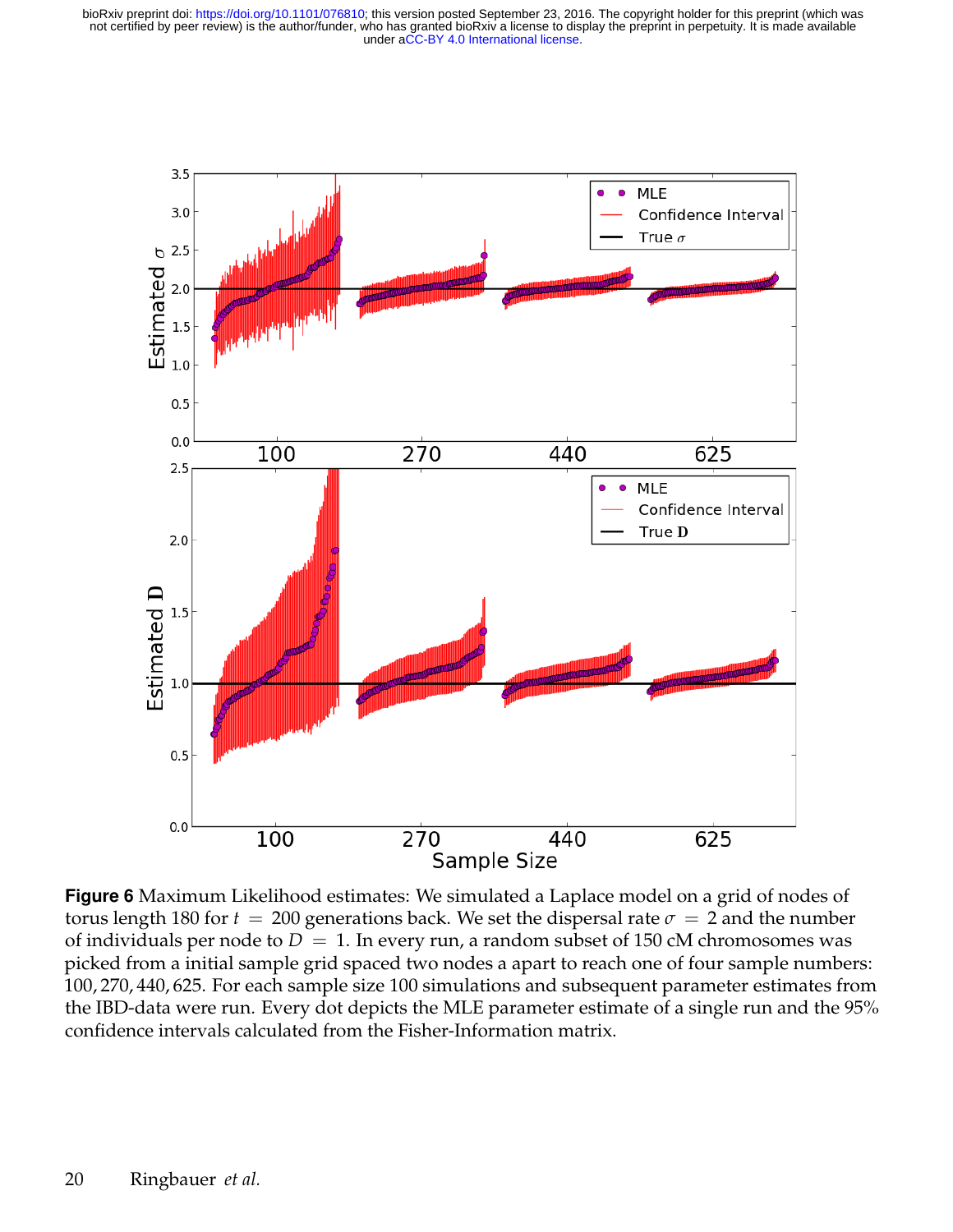<span id="page-20-0"></span>

**Figure 7** Likelihood estimates for various population density scenarios. The same scenarios as in Fig. [5](#page-17-0) were simulated. For 20 runs each, 625 chromosomes of length 150 cM were randomly picked from a sample grid and traced back using Laplace dispersal with  $\sigma = 1$ , and maximum likelihood fits and 95% confidence intervals calculated from their block sharing. For the estimated population density, the true value of simulations and the MLE-estimate for every run are shown.

density remain almost unbiased, the inferred dispersal rates increase significantly, likely explained by an excess of block sharing for distant samples. However, even for very low neighborhood sizes, when the density of individuals measured in dispersal units ( $\sigma = 1$ ) is about one (for neighborhood size  $\approx$  4), the upward bias remains less than 50%.

#### *POPRES data*

*Best fit models* When fitting our models to the Eastern European subset of the POPRES IBD-data, the model of quick population growth with a population density  $D_e(t) = \frac{1}{t}$  for *t* generations back fits markedly better than a model of constant population size, which underestimates sharing of short blocks (Fig. [9\)](#page-22-0) at its maximum likelihood parameters. The more complex model  $D_e(t) = t^{-\beta}$  where the growth rate parameter *β* is estimated as well estimates *β* to be close to 1 and the increase of likelihood is small ( $\Delta L = 1.1$ ), especially when considering that there are correlations in the data which make the difference of true likelihood even smaller [\(Coffman](#page-28-10) *et al.* [2016\)](#page-28-10). Similarly, fitting several more complex density functions as sums of power terms did not significantly increase the likelihood. In all three models, estimates for dispersal  $\sigma$  are about 60 − 70km/ $\sqrt{gen}$ , even under the likely misspecified constant population size model (Tab. [1\)](#page-23-0), and bootstrapping on country pair level yields 95% confidence intervals ranging from  $50 - 100 \text{km} / \sqrt{\text{gen}}$ .

The estimated parameter uncertainty when bootstrapping over single blocks is only slightly bigger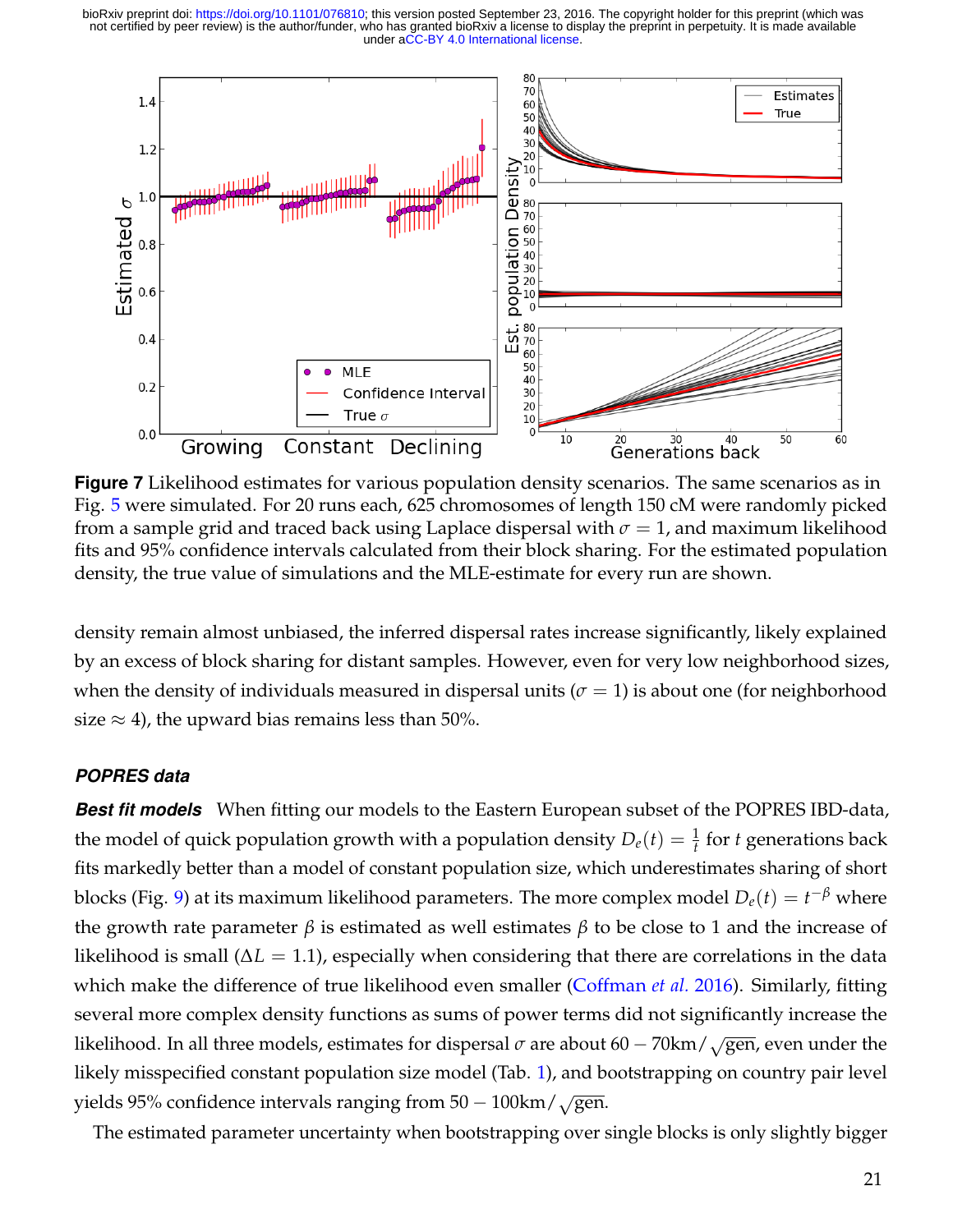<span id="page-21-0"></span>

**Figure 8** Observable IBD-blocks and estimates vrs theoretical prediction for true IBD-blocks. Simulation were run with DISCSIM for an initial grid of 150 cM chromosomes three distance units apart on a torus with axial size 90. Dispersal rate was set to 1. IBD-blocks were detected as consecutive runs of coalescence times < 1000 generations and then parameters inferred as described above. For various densities, corresponding to neighborhood sizes 4 − 86, ten DISC-SIM runs were simulated. The mean of these runs is compared to calculations based on theory for true block sharing (Eq. [8\)](#page-8-0).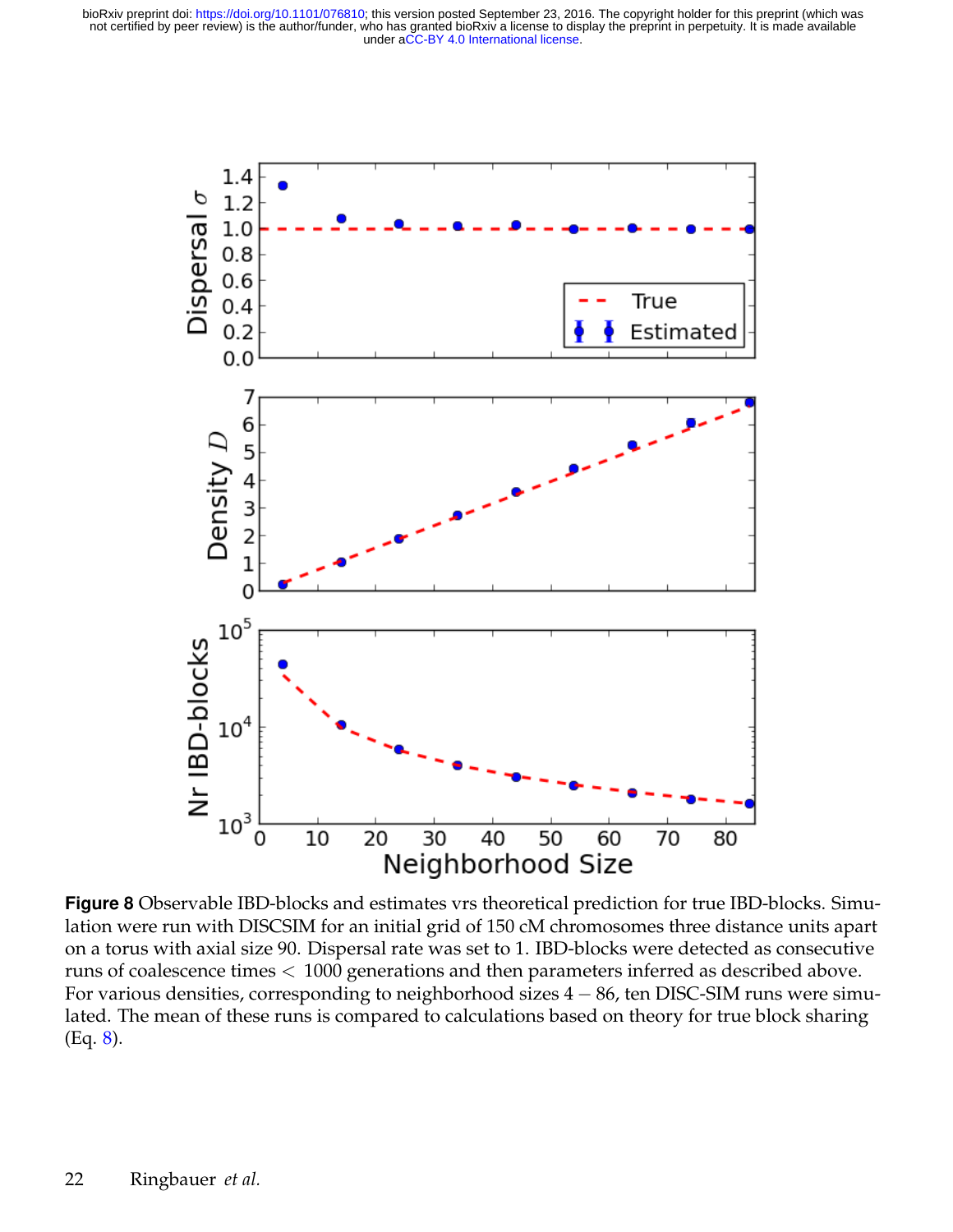<span id="page-22-0"></span>

**Figure 9** Fit of three models to Eastern European block sharing data. Dots depict mean block sharing within distance and block length bins for blocks of several length categories, the lines are prediction for the best fit models. The error-bars represent standard deviations under the assumption of Poisson counts in every bin – some are clearly too tight and there are outliers, which hints at more systematic deviations at country-pair level (see also Fig. [10\)](#page-24-0)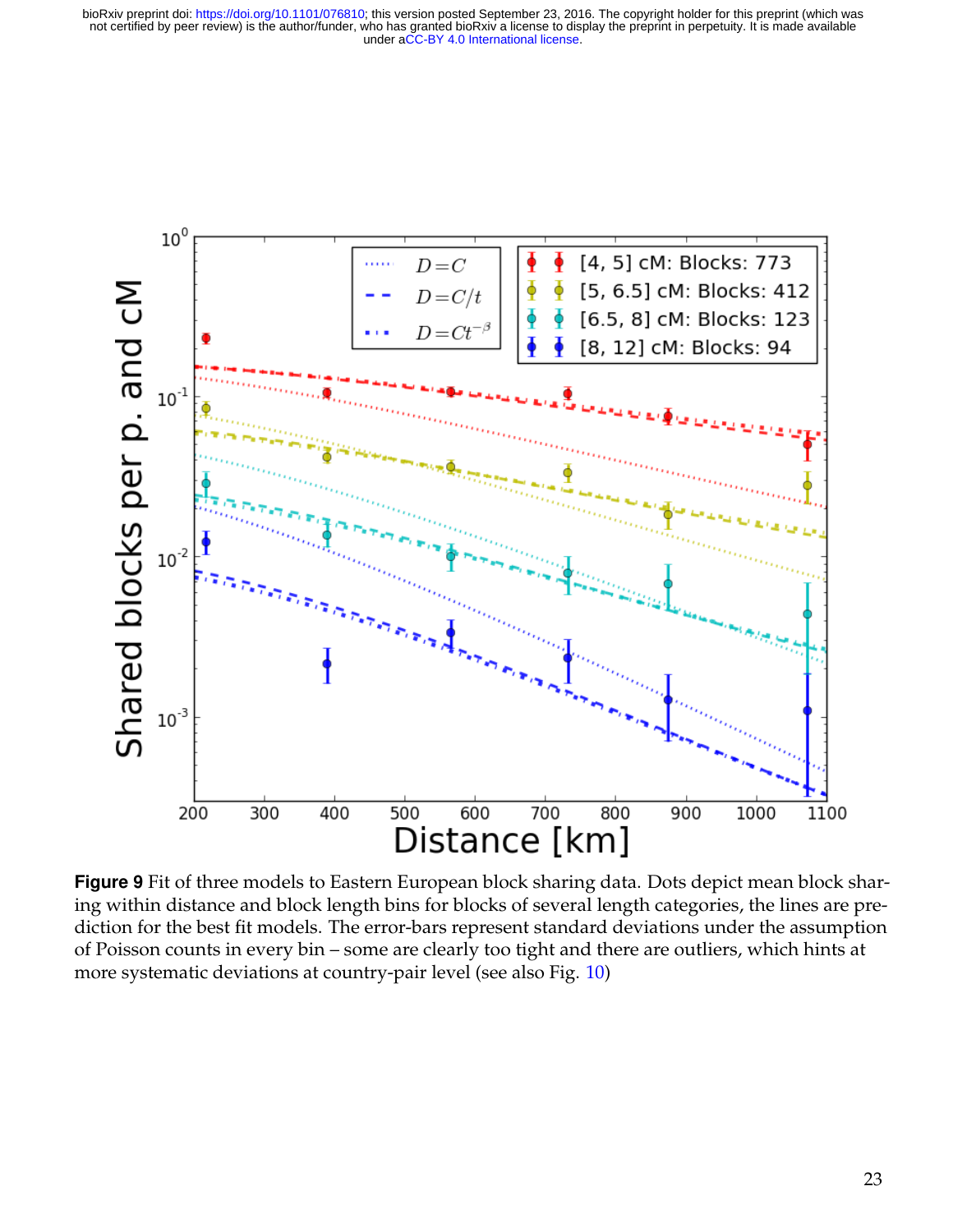|                     |           | л.               |                     |                               |
|---------------------|-----------|------------------|---------------------|-------------------------------|
| Density Model       | Parameter | $MLE-Estimate^a$ | 95% CI <sup>b</sup> | 95% CI Bootstr. $\frac{c}{c}$ |
| $D_e = D$           | D         | 0.047            | $0.043 - 0.051$     | $0.038 - 0.065$               |
|                     | $\sigma$  | 67.8             | 62.9-72.8           | $53.03 - 81.50$               |
| $D_e = D/t$         | D         | 1.71             | 1.48-1.94           | $1.22 - 2.87$                 |
|                     | $\sigma$  | 62.6             | 56.1-69.0           | $42.2 - 82.6$                 |
| $D_e = Dt^{-\beta}$ | D         | 2.13             | 1.39-2.86           | 1.16-5.83                     |
|                     | $\sigma$  | 63.0             | 56.2-69.8           | 44.2-82.4                     |
|                     | β         | 1.05             | $0.98 - 1.13$       | $0.90 - 1.25$                 |

<span id="page-23-0"></span>

| Table 1 Maximum Likelihood estimates for Eastern European IBD-data. |
|---------------------------------------------------------------------|
|---------------------------------------------------------------------|

*<sup>a</sup>* All units so that distances are measured in km and time in generations

*<sup>b</sup>* Calculated from Fisher-Information Matrix

*<sup>c</sup>* Calculated from 100 estimates on data bootstrapped over country pairs

than estimated from the curvature of the likelihood, but bootstrapping over country pairs gives markedly increased confidence intervals (Fig. S3). This implies that there are strong correlations at country pair level in the data. This is further confirmed by the analysis of residuals for country pairs, which yields a gradient towards the Balkans for more block sharing than predicted by the best fit models. This is statistically most significant for short blocks due to increased power due to the higher number of shared blocks (Fig. [10\)](#page-24-0), but the overall pattern holds also for longer blocks (Fig. S4).

## **Discussion**

### *Exponential decay of IBD-sharing with distance and block length*

The derived formulas for sharing of long IBD-blocks under diffusion of ancestry are structurally similar to the Wright-Malecot formula [\(Barton](#page-27-0) *et al.* [2013\)](#page-27-0) that describes allelic identity by state using similar approximations: A polynomial factor is multiplied with a Bessel-Function of the second kind, *K*<sub>γ</sub>  $(\sqrt{2\lambda}\frac{r}{\sigma})$ *σ* ), where  $\lambda$  is the rate of the identity destroying process. For allelic correlation  $\lambda = \mu$ , the mutation rate, while here  $\lambda = L$ , the IBD-block map length. For long blocks *L* is much bigger than typical mutation rates  $\mu$ . This allows one to probe the tail of the Bessel-function ( $\sqrt{2\lambda} \frac{x}{\sigma} > 1$ ) where it approaches exponential decay that dominates the polynomial factor. This exponential decay occurs with both increasing block length <sup>√</sup> *L* and importantly increasing geographic distance *r*, where usual a wide range of different sampling distances are available. Theory predicts that for long blocks this decay can be over orders of magnitudes for multiple dispersal distances, which is observed in the human data (see Fig. [9,](#page-22-0) [3\)](#page-9-0). This pattern persists even in the case of relatively quick recent population density change (see Fig. [5\)](#page-17-0). When global density changes can be modeled as sums of power terms of the form Eq. [7,](#page-8-2) the result for expected block sharing will be given by sums of corresponding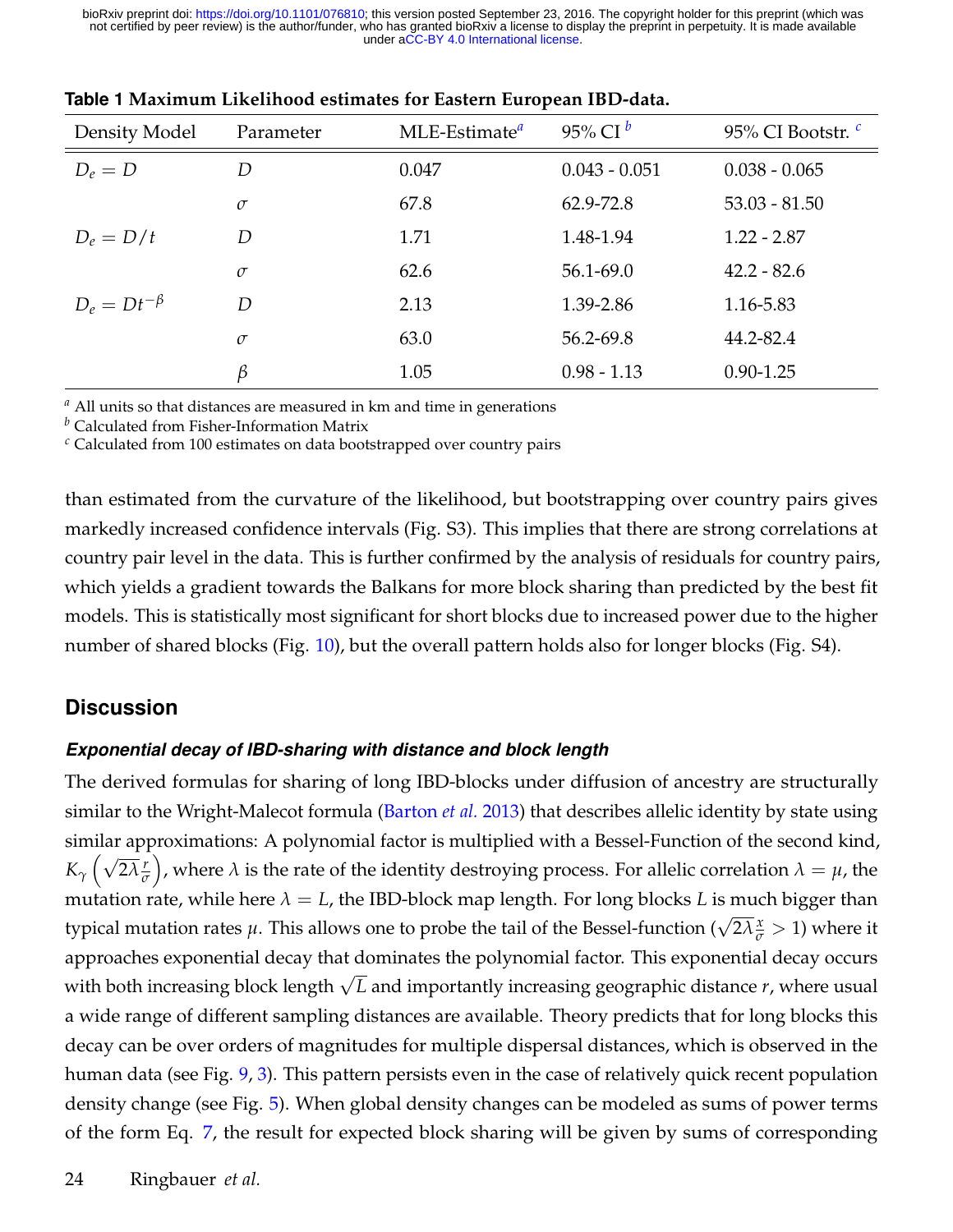<span id="page-24-0"></span>

**Figure 10** Residuals for pairs of countries for blocks of length 4 − 6 cM: Upper line in every field: Total number of IBD-blocks expected from best fit model and sample size. Lower Line: Observed number of IBD-blocks. Color of every field is determined by statistical significance (z-Value when transformed *x* → 2 2*x*. (AT: Austria, HU: Hungary, CZ: Czech Republic, SK: Slovakia, SL: Slovenia, PL: Poland, RO: Romania, BG: Bulgaria, MK: Macedonia, BA: Bosnia, HR: Croatia, RS: Serbia, ME: Montenegro, AL: Albania)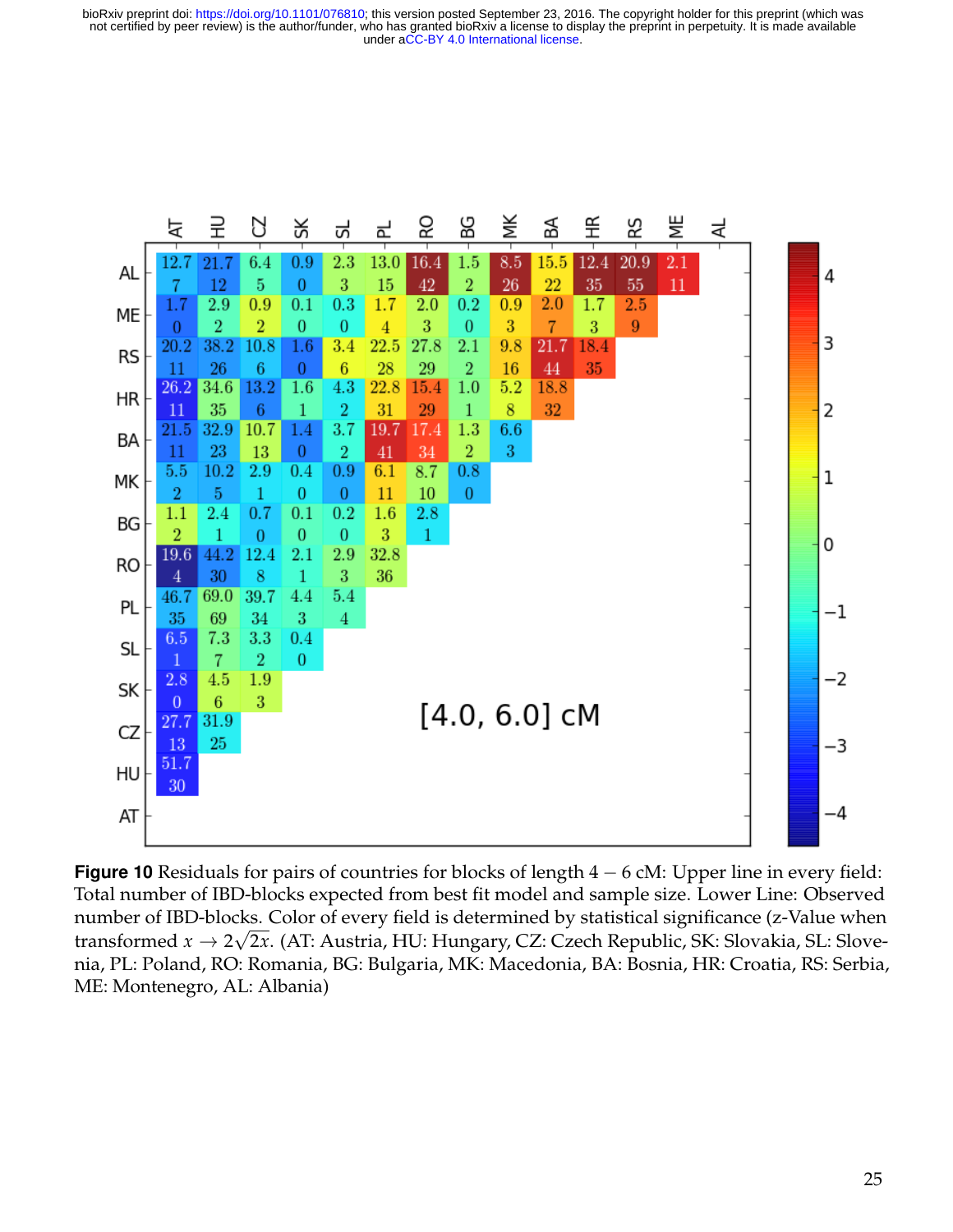<span id="page-25-0"></span>

**Figure 11** When do the observed IBD-blocks come from? Density of blocks of certain length originating *t* generations ago, as calculated from the 1/*T* population density growth model with best fit parameter for density (best fit  $\sigma \approx 60 \text{km} / \sqrt{\text{gen}}$ ). Most of the signal is predicted to have arisen within the last 50 generations (green line)

Bessel-Functions (Eq. [8\)](#page-8-0). Each of those approaches exponential decay, and so also their sum does. Thus, when density change is slower than the quick process breaking up blocks, theory predicts that the exponential decay with distance will generally approach an eventual rate  $\frac{\sqrt{2}L}{\sigma}$  $\frac{2L}{\sigma}$ . Therefore, estimates of the dispersal rate  $\sigma$  making use of the decay rate in the exponential regime can be expected to be relatively stable with respect to recent demographic history (see also Fig. S1).

#### *Implications for demographic inference*

The fast rate at which long blocks are broken up and the ability to probe the exponential regime of decay offers several significant advantages for demographic inference. First, long blocks typically stem from very recent time (see Fig. [11\)](#page-25-0). This is clearly advantageous for populations which have been in equilibrium for only relatively short time – as is likely often the case. Inference methods that rely on allelic correlations do probe very recent time scales as well [\(Barton](#page-27-0) *et al.* [2013\)](#page-27-0), in fact they pick up increased identity by state induced by the here described shared blocks, but this is on top of a majority of identity by state stemming from more ancient times. Thus these methods are much more susceptible to confounding by ancestral structure [\(Meirmans 2012\)](#page-29-8) and have stringent, often unrealistic, equilibrium time requirements [\(Leblois](#page-29-14) *et al.* [2003\)](#page-29-14), which the here introduced method can avoid. For instance, in the human case the best fit model predicts that most long blocks stem from within the last 50 generations (Fig [11\)](#page-25-0). Second, quick exponential decay, both with sampling distance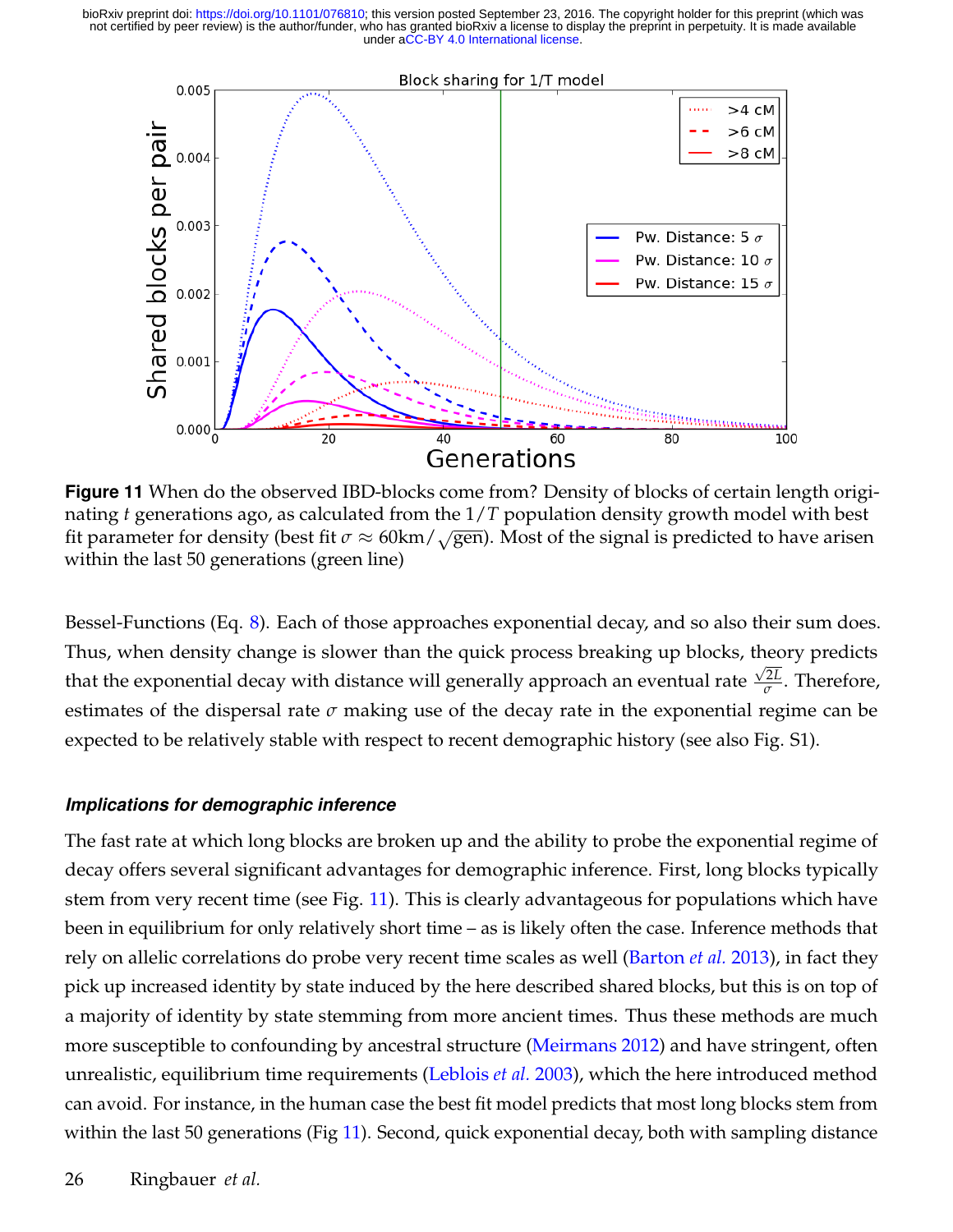and also block length, offers a very robust signal for demographic inference. As demonstrated here, sharing of a few cM long blocks decays quickly over orders of magnitudes within several dispersal distances and estimating rates of such quick decay is very stable, as demonstrated by the accuracy of the inference method on simulated data. This is in contrast to inference based on allelic correlations, which only decay with the logarithm of distance [\(Barton](#page-28-6) *et al.* [2002\)](#page-28-6). Indeed, studies using allelic correlations report low and problematic signal to noise ratios [\(Watts](#page-30-3) *et al.* [2007\)](#page-30-3). Third, as mentioned above, utilizing the logarithmic regime of the Wright-Malecot formula only allows one to infer the neighborhood size, the product of density and dispersal  $4\pi D\sigma^2$ . Naturally, however, often their separate values are of interest. As demonstrated here, using long blocks and recombination as a quick clock with known rate allows one to obtain separate estimates of the two.

The results here show that sharing of long blocks can decay over orders of magnitudes within as little as a few dispersal distances. This urges caution when fitting block sharing to simple models of panmictic populations to learn about recent population sizes (for instance [\(Browning and Browning](#page-28-4) [2015\)](#page-28-4)), as local population structure can heavily influence IBD-sharing patterns. If assumptions about panmixis do not hold and sample location influences IBD-sharing patterns, results should not be interpreted in terms of recent population size. In contrast, the method introduced here can estimate effective population density and global patterns of population growth or decline by explicitly taking spatial sample locations and spread of ancestry into account.

The here used inference scheme is based on a simple model of diffusion of ancestry. While reality will be often more complex, having a simple model that yields analytical formulas is a big computational advantage for doing demographic inference. The predicted quick decay of block sharing both with distance and also block length offer a stable signal for inference, and so even in face of complex model deviations, estimates for ecologically and evolutionary important parameters such as the typical dispersal rate should be relatively robust.

#### *Analysis of human data*

The analysis of human data nicely demonstrates our inference scheme. The true demographic scenario is doubtless more complex, including heterogeneous, time-dependent migration rates and large scale migrations. That said, the broad patterns of IBD sharing can be fitted well with a diffusion model. Using our inferred model we predicted most of the shared blocks we use  $(> 4 \text{ cM})$  and hence our signal originates within the last 50 generations (Fig. [11\)](#page-25-0), corresponding to the past 1450 years (assuming 29 years per generation [\(Fenner 2005\)](#page-28-13)). This mostly postdates the period of large scale migrations in Europe ("Völkerwanderung" [\(Davies 2014\)](#page-28-14)). Our inferred demographic parameters seem to be plausible: There is a clear signal for rapidly accelerating recent population growth, which is in a agreement with historical estimates [\(McEvedy](#page-29-15) *et al.* [1978\)](#page-29-15) and previous genetic studies based on the allele frequency spectrum [\(Keinan and Clark 2012;](#page-28-15) [Gao and Keinan 2016\)](#page-28-16). The inferred dispersal rate ( $\sigma \approx 50 - 100 \text{ km} / \sqrt{\text{gen}}$ ) also agrees with historical studies, which imply that preindustrial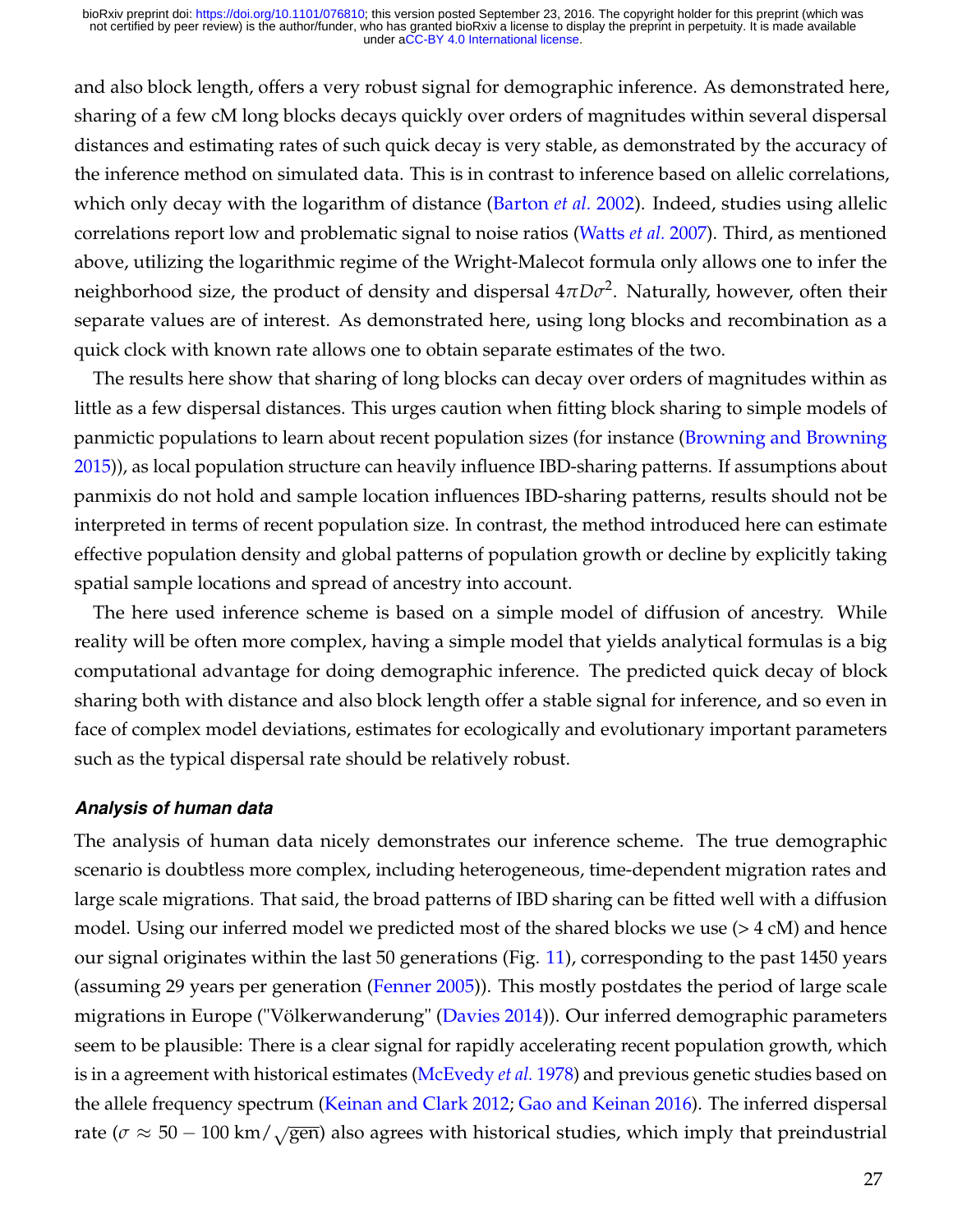individual human migrations over dozens of kilometers are rare but happen at a significant rate [\(Wijsman and Cavalli-Sforza 1984;](#page-30-4) [Pooley and Turnbull 2005\)](#page-29-16).

Here we also detect a systematic, large scale deviation from a simple diffusion model with uniform population density, as there is a clear gradient for higher block sharing towards Balkan countries (Fig. [10\)](#page-24-0), which was already observed by [Ralph and Coop](#page-29-1) [\(2013\)](#page-29-1). They hypothesized that this could be due to the historic Slavic expansion, a hypothesis supported by admixture analysis [\(Hellenthal](#page-28-17) *[et al.](#page-28-17)* [2014\)](#page-28-17). However, the pattern of increased block sharing also holds for longer, typically younger blocks, which could hint additionally at a consistently lower population density in these regions. Such systematic regional deviations from the diffusion model also imply that care should be taken when interpreting parameter estimates and their uncertainty estimates.

#### *Outlook*

The inference scheme based on long IBD-blocks introduced here is data-hungry and requires population genomic datasets, as it relies on dense genotype data from at least a few dozen individuals. It requires spatial information of the samples, and also at least a coarse linkage map. However, the novel opportunities and advantages for inference of recent demography should well justify the effort. The possibility to accurately estimate dispersal distances and past effective population density has the potential to yield interesting novel insights for a whole range of organisms. The necessary datasets are already within reach for several systems, and they will become even more accessible in the near future with increasing genotyping capacities. In cases when there are severe deviations from the model of uniform spatial diffusion of genetic ancestry, the here introduced inference scheme based on analytical formulas will be a helpful first step for identifying those. In order to fully utilize the potential of shared IBD-blocks, future work is needed to develop methods that go beyond inference of the most basic parameters of demography and can fit more complex migration patterns and population structures. We hope that the here introduced inference scheme and the underlying concepts mark only a step in a new era of demographic inference.

### **Literature Cited**

- <span id="page-27-2"></span>Abramowitz, M. and I. A. Stegun, 1964 *Handbook of mathematical functions: with formulas, graphs, and mathematical tables*. Number 55, Courier Corporation.
- <span id="page-27-1"></span>Baharian, S., M. Barakatt, C. R. Gignoux, S. Shringarpure, J. Errington, W. J. Blot, C. D. Bustamante, E. E. Kenny, S. M. Williams, M. C. Aldrich, *et al.*, 2016 The great migration and african-american genomic diversity. PLoS Genet **12**: e1006059.
- <span id="page-27-0"></span>Barton, N., A. Etheridge, J. Kelleher, and A. Véber, 2013 Inference in two dimensions: allele frequencies versus lengths of shared sequence blocks. Theoretical population biology **87**: 105–119.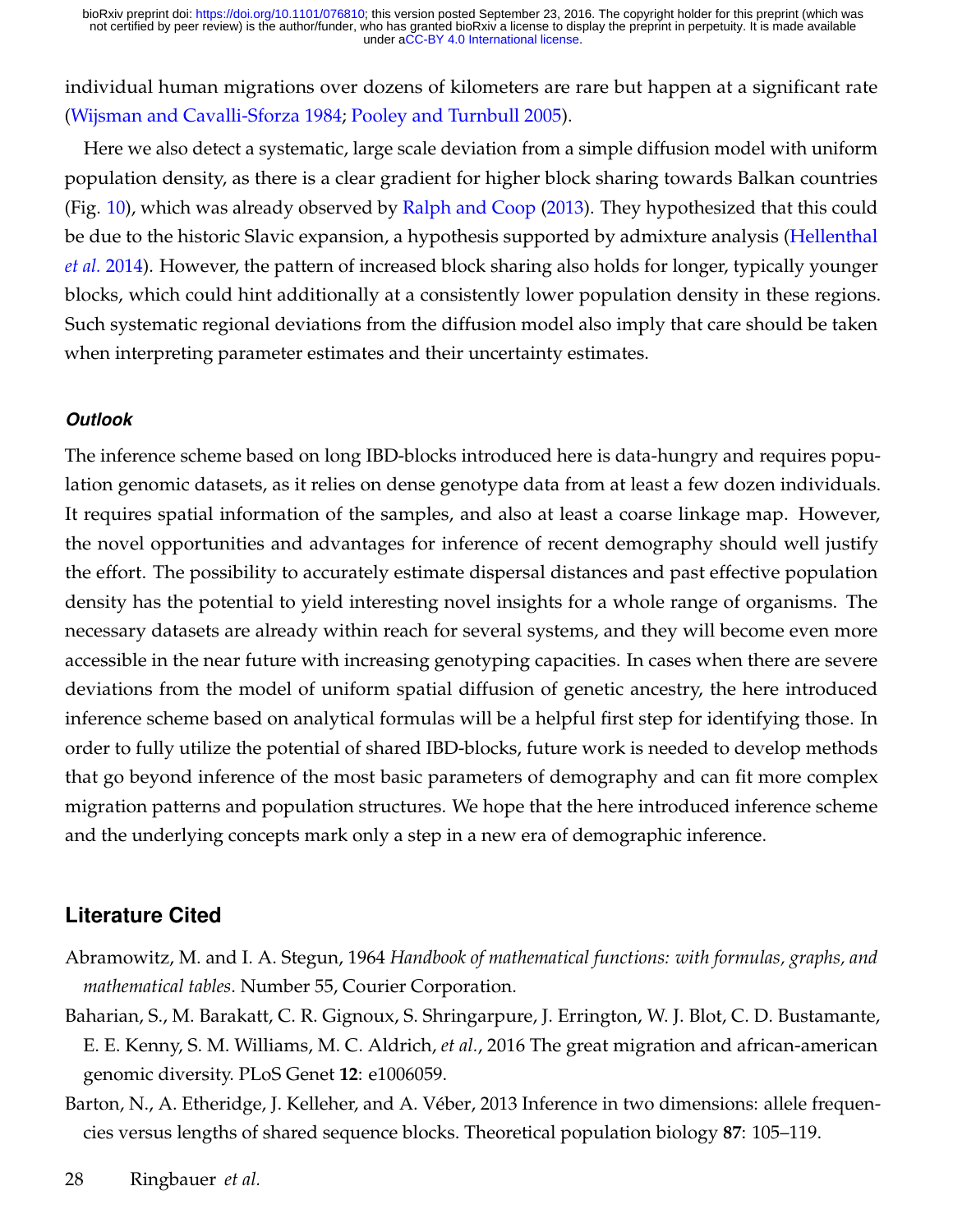- <span id="page-28-6"></span>Barton, N. H., F. Depaulis, and A. M. Etheridge, 2002 Neutral evolution in spatially continuous populations. Theoretical population biology **61**: 31–48.
- <span id="page-28-12"></span>Barton, N. H., J. Kelleher, and A. M. Etheridge, 2010 A new model for extinction and recolonization in two dimensions: quantifying phylogeography. Evolution **64**: 2701–2715.
- <span id="page-28-1"></span>Browning, B. L. and S. R. Browning, 2011 A fast, powerful method for detecting identity by descent. The American Journal of Human Genetics **88**: 173–182.
- <span id="page-28-7"></span>Browning, S. R. and B. L. Browning, 2012 Identity by descent between distant relatives: detection and applications. Annual review of genetics **46**: 617–633.
- <span id="page-28-4"></span>Browning, S. R. and B. L. Browning, 2015 Accurate non-parametric estimation of recent effective population size from segments of identity by descent. The American Journal of Human Genetics **97**: 404–418.
- <span id="page-28-2"></span>Chiang, C. W., P. Ralph, and J. Novembre, 2016 Conflation of short identity-by-descent segments bias their inferred length distribution. G3: Genes| Genomes| Genetics **6**: 1287–1296.
- <span id="page-28-10"></span>Coffman, A. J., P. H. Hsieh, S. Gravel, and R. N. Gutenkunst, 2016 Computationally efficient composite likelihood statistics for demographic inference. Molecular biology and evolution **33**: 591–593.
- <span id="page-28-14"></span><span id="page-28-9"></span>Davies, N., 2014 *Europe: A history*. Random House.
- Fearnhead, P. and P. Donnelly, 2002 Approximate likelihood methods for estimating local recombination rates. Journal of the Royal Statistical Society: Series B (Statistical Methodology) **64**: 657–680.
- <span id="page-28-5"></span>Felsenstein, J., 1975 A pain in the torus: some difficulties with models of isolation by distance. American Naturalist pp. 359–368.
- <span id="page-28-13"></span>Fenner, J. N., 2005 Cross-cultural estimation of the human generation interval for use in geneticsbased population divergence studies. American journal of physical anthropology **128**: 415–423.
- <span id="page-28-8"></span>Fisher, R. A., 1937 The wave of advance of advantageous genes. Annals of eugenics **7**: 355–369.
- <span id="page-28-16"></span>Gao, F. and A. Keinan, 2016 Inference of super-exponential human population growth via efficient computation of the site frequency spectrum for generalized models. Genetics **202**: 235–245.
- <span id="page-28-0"></span>Gusev, A., J. K. Lowe, M. Stoffel, M. J. Daly, D. Altshuler, J. L. Breslow, J. M. Friedman, and I. Pe'er, 2009 Whole population, genome-wide mapping of hidden relatedness. Genome research **19**: 318– 326.
- <span id="page-28-3"></span>Harris, K. and R. Nielsen, 2013 Inferring demographic history from a spectrum of shared haplotype lengths. PLoS Genet **9**: e1003521.
- <span id="page-28-17"></span>Hellenthal, G., G. B. Busby, G. Band, J. F. Wilson, C. Capelli, D. Falush, and S. Myers, 2014 A genetic atlas of human admixture history. Science **343**: 747–751.
- <span id="page-28-15"></span>Keinan, A. and A. G. Clark, 2012 Recent explosive human population growth has resulted in an excess of rare genetic variants. science **336**: 740–743.
- <span id="page-28-11"></span>Kelleher, J., A. Etheridge, and N. Barton, 2014 Coalescent simulation in continuous space: Algorithms for large neighbourhood size. Theoretical population biology **95**: 13–23.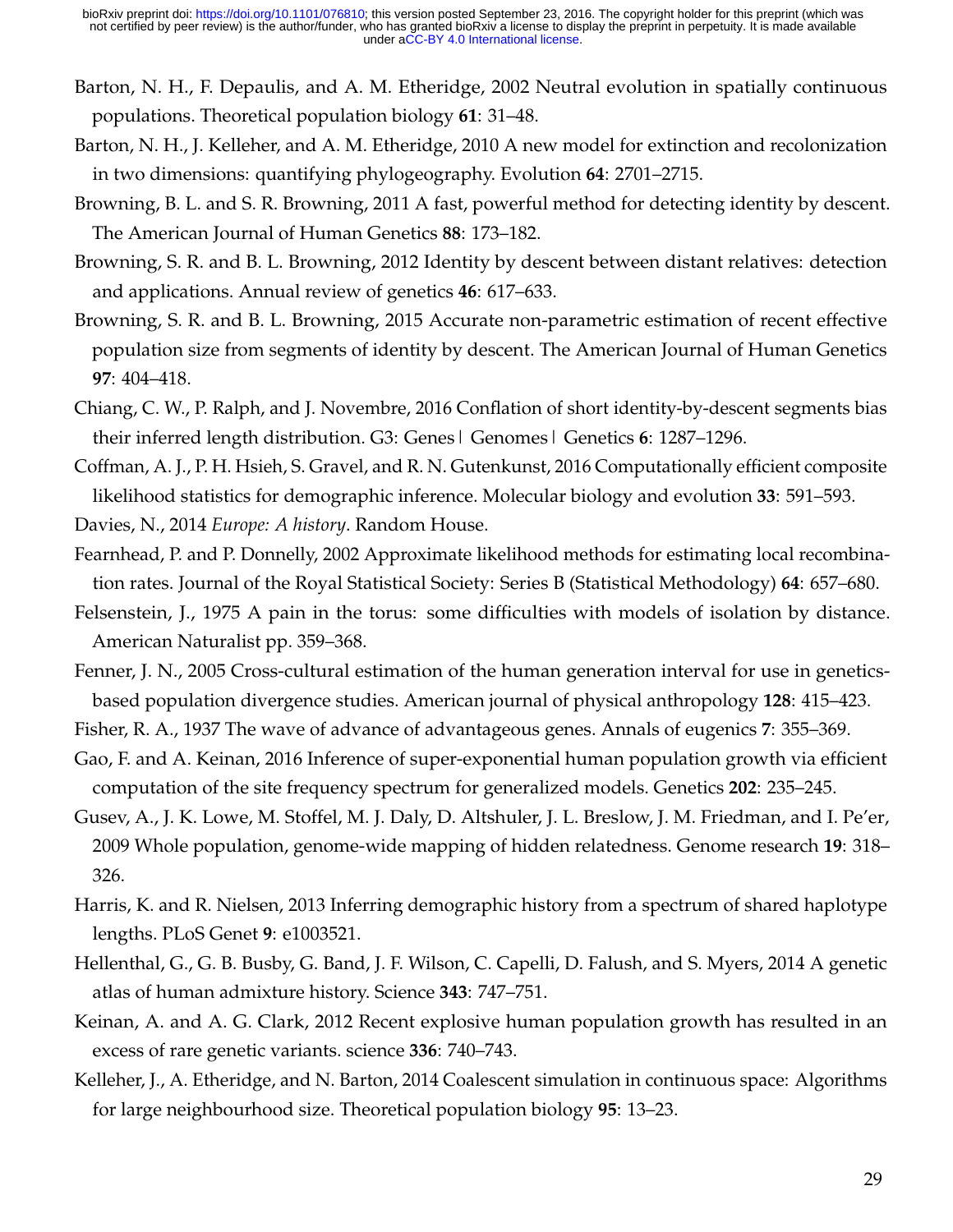- <span id="page-29-17"></span>Kong, A., D. F. Gudbjartsson, J. Sainz, G. M. Jonsdottir, S. A. Gudjonsson, B. Richardsson, S. Sigurdardottir, J. Barnard, B. Hallbeck, G. Masson, *et al.*, 2002 A high-resolution recombination map of the human genome. Nature genetics **31**: 241–247.
- <span id="page-29-14"></span>Leblois, R., A. Estoup, and F. Rousset, 2003 Influence of mutational and sampling factors on the estimation of demographic parameters in a "continuous" population under isolation by distance. Molecular Biology and Evolution **20**: 491–502.
- <span id="page-29-7"></span>Leblois, R., F. Rousset, and A. Estoup, 2004 Influence of spatial and temporal heterogeneities on the estimation of demographic parameters in a continuous population using individual microsatellite data. Genetics **166**: 1081–1092.
- <span id="page-29-0"></span>Li, H. and R. Durbin, 2011 Inference of human population history from individual whole-genome sequences. Nature **475**: 493–496.
- <span id="page-29-12"></span><span id="page-29-10"></span>Lindsay, B. G., 1988 Composite likelihood methods. Contemporary mathematics **80**: 221–39.
- Lynch, M., S. Xu, T. Maruki, X. Jiang, P. Pfaffelhuber, and B. Haubold, 2014 Genome-wide linkagedisequilibrium profiles from single individuals. Genetics **198**: 269–281.
- <span id="page-29-15"></span><span id="page-29-4"></span>Malécot, G., 1948 mathematiques de l'heredite .
- McEvedy, C., R. Jones, *et al.*, 1978 *Atlas of world population history.*. Penguin Books Ltd, Harmondsworth, Middlesex, England.
- <span id="page-29-9"></span><span id="page-29-8"></span>Meirmans, P. G., 2012 The trouble with isolation by distance. Molecular ecology **21**: 2839–2846.
- Nagylaki, T., 1978 A diffusion model for geographically structured populations. Journal of Mathematical Biology **6**: 375–382.
- <span id="page-29-13"></span>Nelson, M. R., K. Bryc, K. S. King, A. Indap, A. R. Boyko, J. Novembre, L. P. Briley, Y. Maruyama, D. M. Waterworth, G. Waeber, *et al.*, 2008 The population reference sample, popres: a resource for population, disease, and pharmacological genetics research. The American Journal of Human Genetics **83**: 347–358.
- <span id="page-29-2"></span>Palamara, P. F., T. Lencz, A. Darvasi, and I. Pe'er, 2012 Length distributions of identity by descent reveal fine-scale demographic history. The American Journal of Human Genetics **91**: 809–822.
- <span id="page-29-3"></span>Palamara, P. F. and I. Pe'er, 2013 Inference of historical migration rates via haplotype sharing. Bioinformatics **29**: i180–i188.
- <span id="page-29-16"></span>Pooley, C. and J. Turnbull, 2005 *Migration and mobility in Britain since the eighteenth century*. Routledge.
- <span id="page-29-1"></span>Ralph, P. and G. Coop, 2013 The geography of recent genetic ancestry across europe. PLoS biology **11**: e1001555.
- <span id="page-29-11"></span>Robledo-Arnuncio, J. and F. Rousset, 2010 Isolation by distance in a continuous population under stochastic demographic fluctuations. Journal of evolutionary biology **23**: 53–71.
- <span id="page-29-5"></span>Rousset, F., 1997 Genetic differentiation and estimation of gene flow from f-statistics under isolation by distance. Genetics **145**: 1219–1228.
- <span id="page-29-6"></span>Rousset, F., 2000 Genetic differentiation between individuals. Journal of Evolutionary Biology **13**: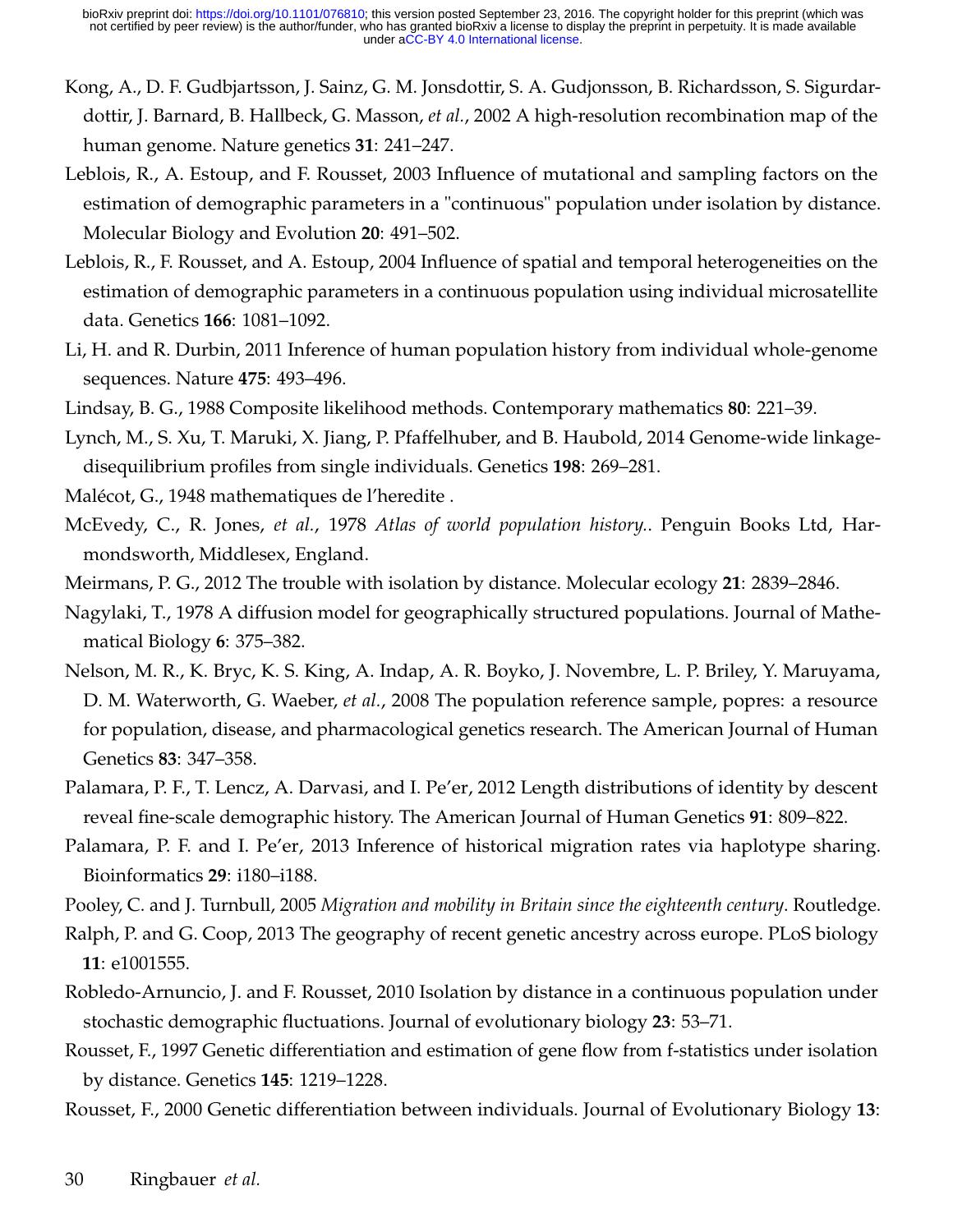58–62.

- <span id="page-30-1"></span>Vekemans, X. and O. Hardy, 2004 New insights from fine-scale spatial genetic structure analyses in plant populations. Molecular Ecology **13**: 921–935.
- <span id="page-30-2"></span>Von Foerster, H., P. M. Mora, and L. W. Amiot, 1960 Doomsday: Friday, 13 november, ad 2026. Science **132**: 1291–1295.
- <span id="page-30-3"></span>Watts, P. C., F. Rousset, I. J. Saccheri, R. Leblois, S. J. Kemp, and D. J. Thompson, 2007 Compatible genetic and ecological estimates of dispersal rates in insect (coenagrion mercuriale: Odonata: Zygoptera) populations: analysis of 'neighbourhood size'using a more precise estimator. Molecular Ecology **16**: 737–751.
- <span id="page-30-4"></span>Wijsman, E. M. and L. L. Cavalli-Sforza, 1984 Migration and genetic population structure with special reference to humans. Annual Review of Ecology and Systematics **15**: 279–301.

<span id="page-30-0"></span>Wright, S., 1943 Isolation by distance. Genetics **28**: 114.

## **Appendix**

#### *Appendix A*

We use diffusion to model the pairwise distance of two lineages backward in time: Let *r*(**x**, *t*) denote the density function describing the probability to have pairwise distance **x** at time *t* back. Coalescence is included into this model by modeling that two lineage coalesce instantaneously at an average coalescence rate *ν*(**x**) depending on the pairwise sample spacing **x**. For the probability of coalescing at time *t* ago, we get:

$$
\mu(t) = \int_{\mathbf{R}^2} r(\mathbf{x}, t) \nu(\mathbf{x}) d\mathbf{x}.
$$

In models where only discrete sample distances **x** are possible, such as the stepping stone model, the integral is replaced with a sum. The key observation is that  $v(x)$  is usually negligible outside a small area around the origin, since in most models only very close samples ( $|x| \approx \sigma$ ) have an appreciable chance to coalesce. Within such small areas around the origin, for  $t \gg 1$  we approximate  $r(\mathbf{x}, t)$ with  $\approx r(0, t)$  and get:

$$
\mu(t) \approx r(0, t) \int_{\mathbb{R}^2} \nu(\mathbf{x}) d\mathbf{x} = r(0, t) \frac{1}{2D_e},
$$
\n(13)

where we have defined  $\frac{1}{2D_e} := \int_{\mathbf{R}^2} \nu(\mathbf{x}) d\mathbf{x}$ . This is the final approximation used for deriving our formulas for block-sharing. It can be shown that stepping stone models asymptotically converge to this when rescaling appropriately [\(Barton](#page-28-6) *et al.* [2002,](#page-28-6) [2013\)](#page-27-0). With demes separated by one distance unit  $D_e$  corresponds to the number of diploid individuals per deme, which motivates the name effective density. Here we give this more general definition of *D<sup>e</sup>* to allow one to directly calculate its